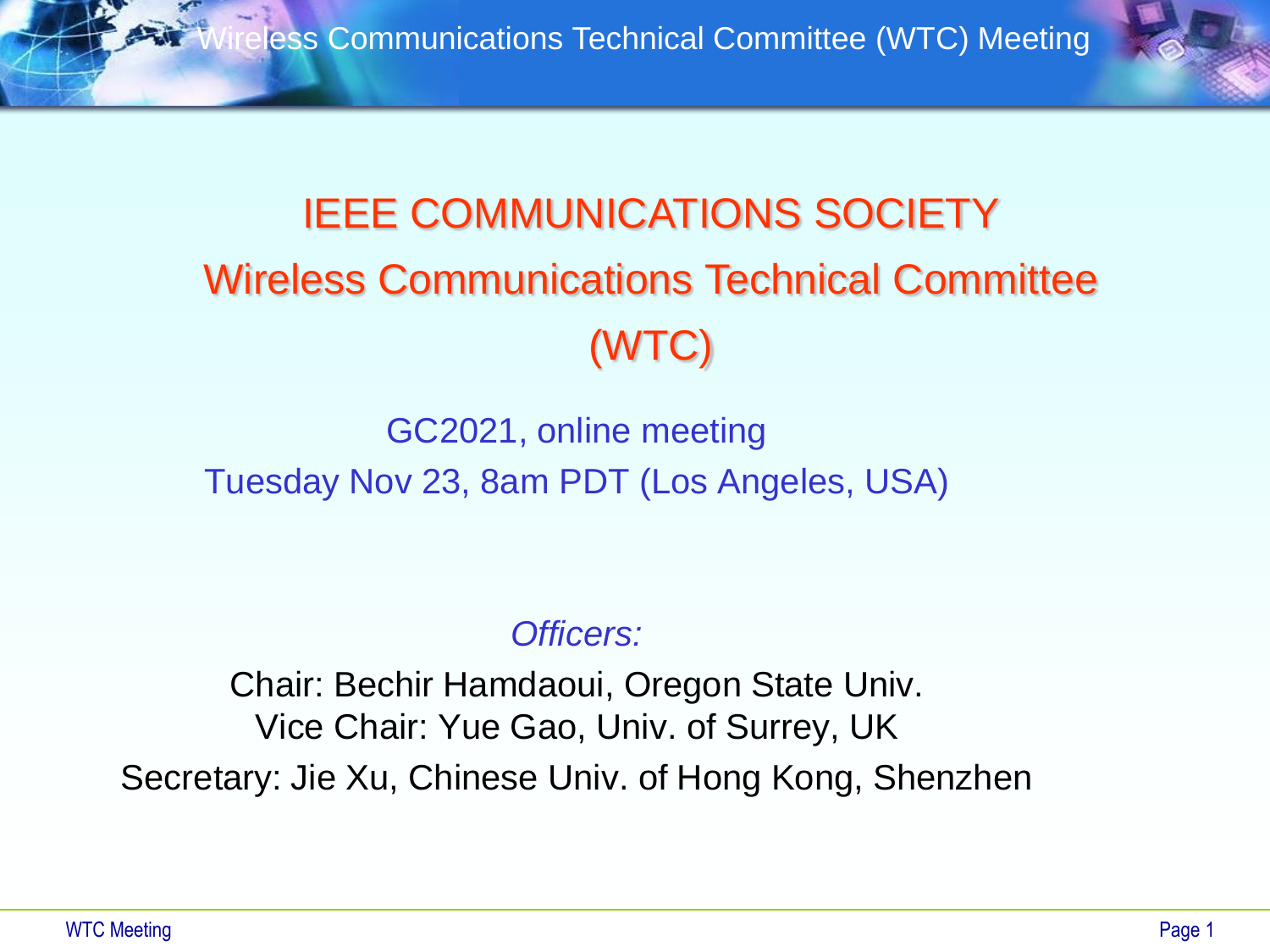

### **Agenda**

- Approval of the Agenda
- Approval of last WTC Meeting Minutes
- Attendance & Signing Up ◆
- WTC: General Information and Mission Statement
- **◆ WTC Awards**
- **◆ WTC Activities**
- WTC P&Ps Updates
- Discussion & Other Businesses
- Adjourn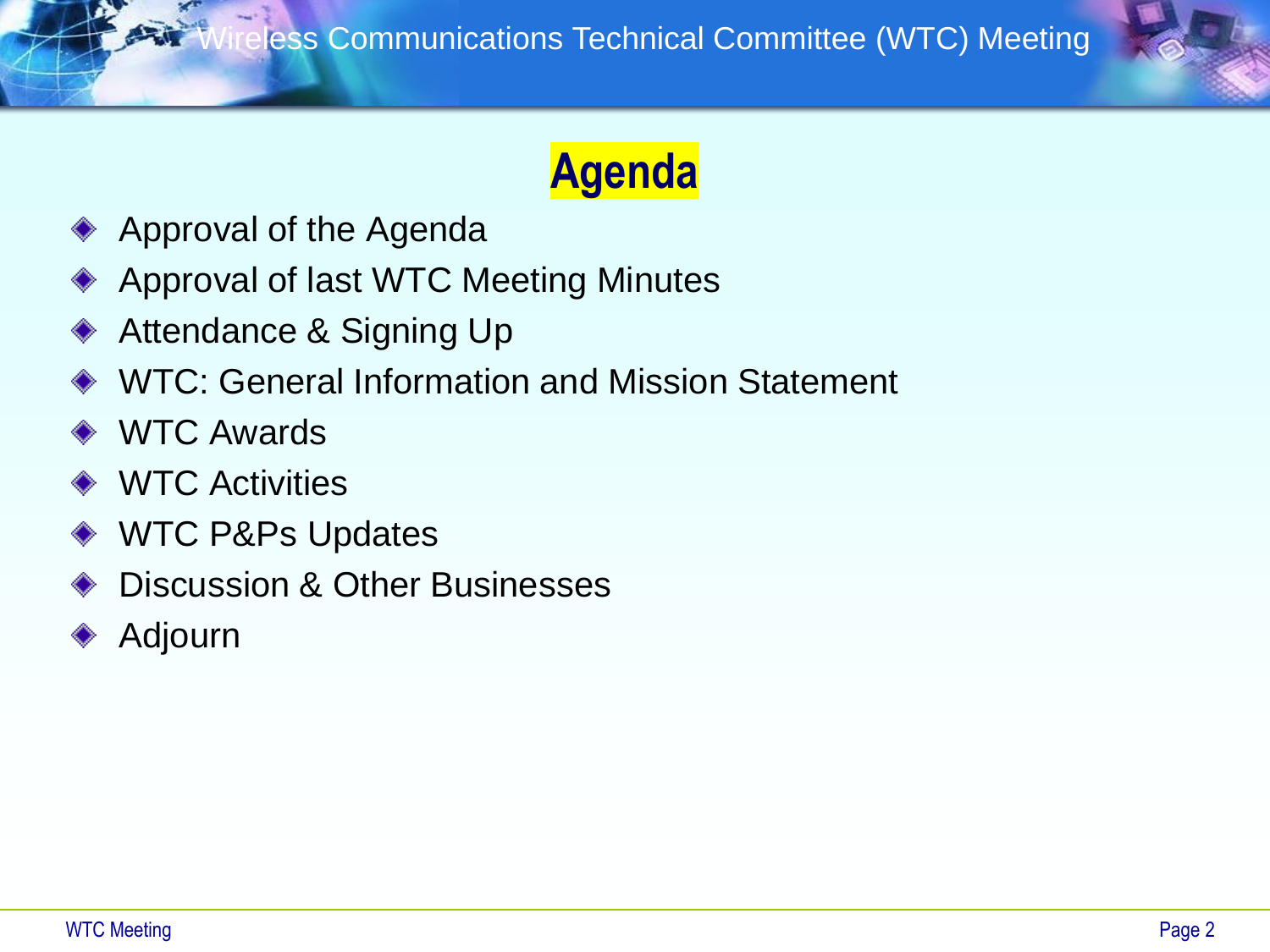

### **GC2021 WTC Special (Sep 10, 2021) Meeting minutes**

**Wireless Communications Technical Committee (WTC)** 

Friday, September 10, 2021

Wireless Communications Technical Committee (WTC) Special Meeting on Friday Sept 10, 2021 Chaired by the WTC Chair: Bechir Hamdaoui

In Attendance: Bechir Hamdaoui (WTC Chair) Yue Gao (WTC Vice-chair) Jie Xu (WTC Secretary), and WTC members (see the attendance list)

Meeting started at 9:00am (Time Zone: America/New York), Friday, September 10, 2021

- 1. Welcome and Introduction Chair initiated the WTC meeting. The meeting recorder was Jie Xu. The attendance was recorded on the Zoom chat box.
- 2. Approval of the Agenda (The Agenda was presented by Chair, moved by Yue Gao and seconded by Josep M. Jornet. There were no objections, and no abstentions. The Agenda was unanimously approved)
- 3. Approval of ICC 2021 meeting minutes. (The minutes was moved by the Chair and seconded by Josep M. Jornet. There were no objections, and no abstentions. The minutes was unanimously approved)
- 4. Distinguished Lecturer Information
- 5. WTC Awards Information
	- Types: WTC Recognition Award and WTC Outstanding Young Researcher Award
	- Award Subcommittee Selection Criteria
		- $\bullet$ Diversity (gender, region, etc.)
		- Past award recipients  $\bullet$
		- Aligned with other TCs' selection criteria
	- 2021/22 WTC Award Subcommittee: Nelson Fonseca, Neeli Prasad, Lajos Hanzo, Pooi-Yuen Kam, Hussein Mouftah (chair) (The subcommittee was moved by the Chair and seconded by Mohsen Guizani. There were no objections, and no abstentions. The 2021/22 WTC Award Subcommittee was unanimously approved)
- 6. Discussion & Other Businesses
	- Items to be updated in accordance with ComSoc P&Ps
		- **Officer election section**  $\bullet$
		- Award subcommittee section
	- Michael Fang suggested to add a new Service Award in WTC
- 7. Adjourn (9:30am)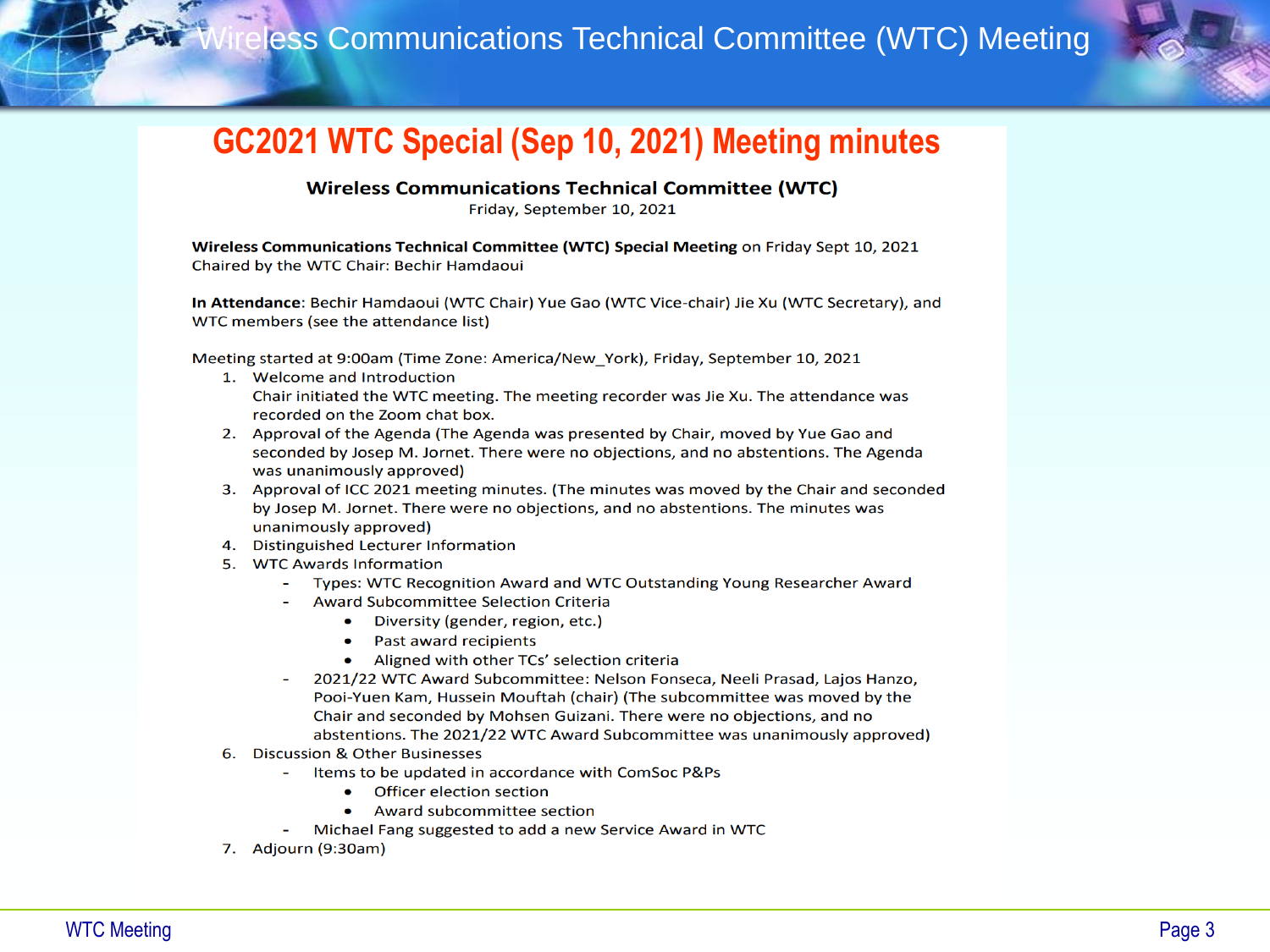

### **Attendance & Signing Up**

- Make sure to sign up for the meeting by typing your "FirstName, LastName, Affiliation, Email" in the zoom chat room
- Also, please keep your mic muted unless you want to talk
- ◆ All past attendances are posted on <https://wtc.committees.comsoc.org/meeting-minutes/>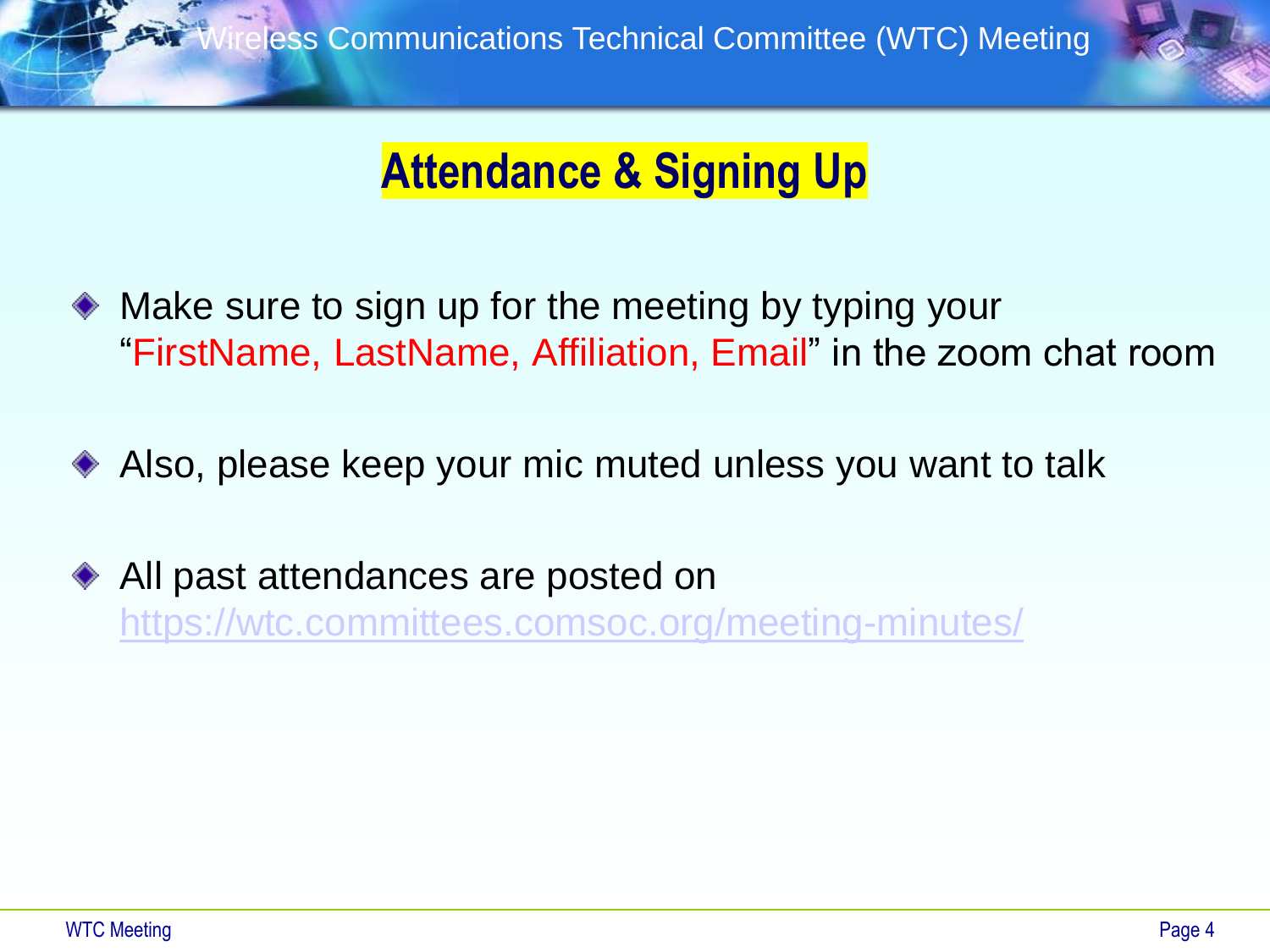

### **WTC - General Information**

- ❖ Website: http://wtc.committees.comsoc.org/
	- *About 1750+ members in the list*
	- Our members are encouraged to volunteer in professional activities
- ❖ Becoming WTC member
	- Open to all ComSoc members
	- Need to subscribe to WTC mailing list (Instructions are on WTC web page)
- ❖ Becoming active WTC member
	- Need to attend at least 2 of 5 prior WTC meetings.
	- **Past attendance records can be found at** *https://wtc.committees.comsoc.org/meeting-minutes/*
- ❖ Mailing list: *ieeewtc@comsoc.org*
	- Can opt out of mass emails; just log onto system and click appropriate box
	- WTC Chair emails are sent to all members
		- Opting out of WTC Chair emails can only be done by terminating your membership; this can also be done through the web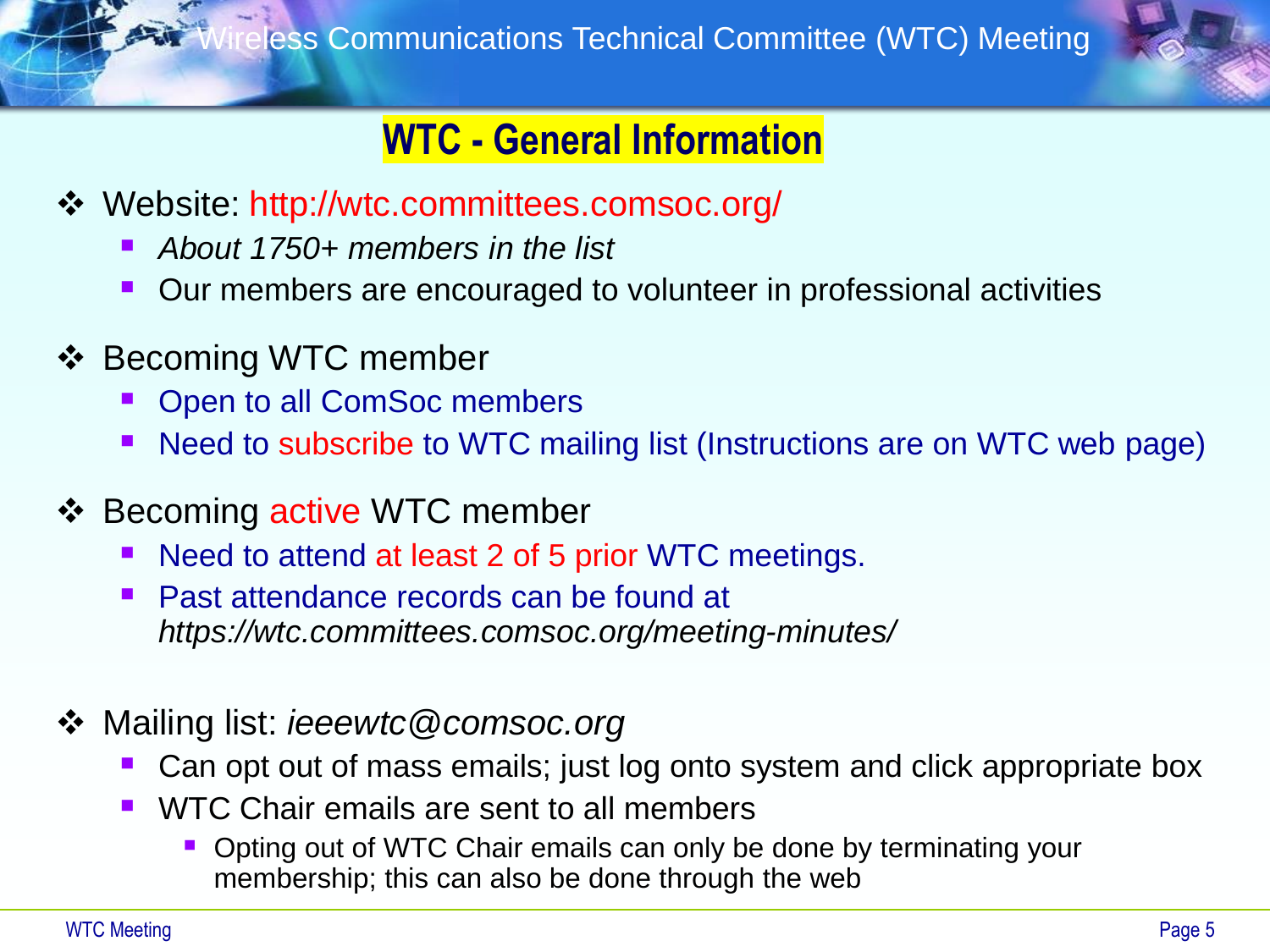

### **WTC Mission Statement**

The mission of WTC is to **sponsor** publications, conferences, technical sessions, workshops, and other information exchanges on architectures, applications, systems, terminals and technologies to provide wireless, mobile, location-independent communication and computing in voice, data and visual media. Its areas of interest include techniques for achieving portability, ubiquity and transparency using mobile and wireless networks ranging from physical layer, MAC layer, network layer to application layer. The committee also assumes the proactive duty to **nominate** suitable candidates for ComSoc and IEEE awards, **propose** distinguished lecturer candidates, and **endorse** deserving candidates for the election to IEEE Senior Member and Fellow grade, make contributions to standards in an organized form.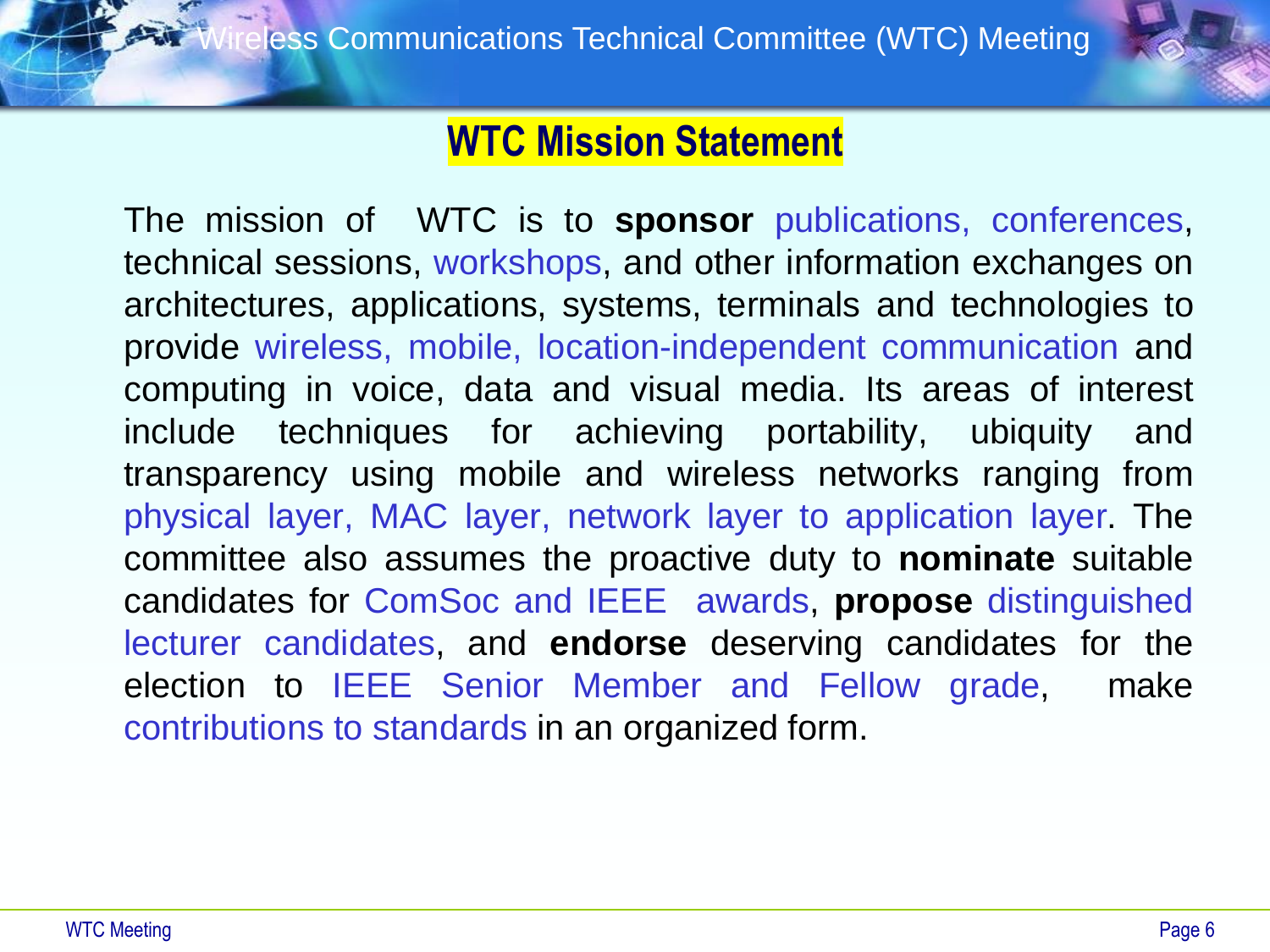

### **WTC Awards: Types**

### ❖ WTC Recognition Award

- A person with a high degree of visibility and contribution to the field of "Wireless and Mobile Communications Theory, Systems, and Networks"
- Two awards, at most, will be given each year

### ❖ WTC Outstanding Young Researcher Award

- Recognizes WTC members who achieved early career visibility in the field through research and service to WTC.
- Need be ComSoc member and active WTC member at the time of nomination
- Need be within 10 years since completion of Ph.D. at the time of nomination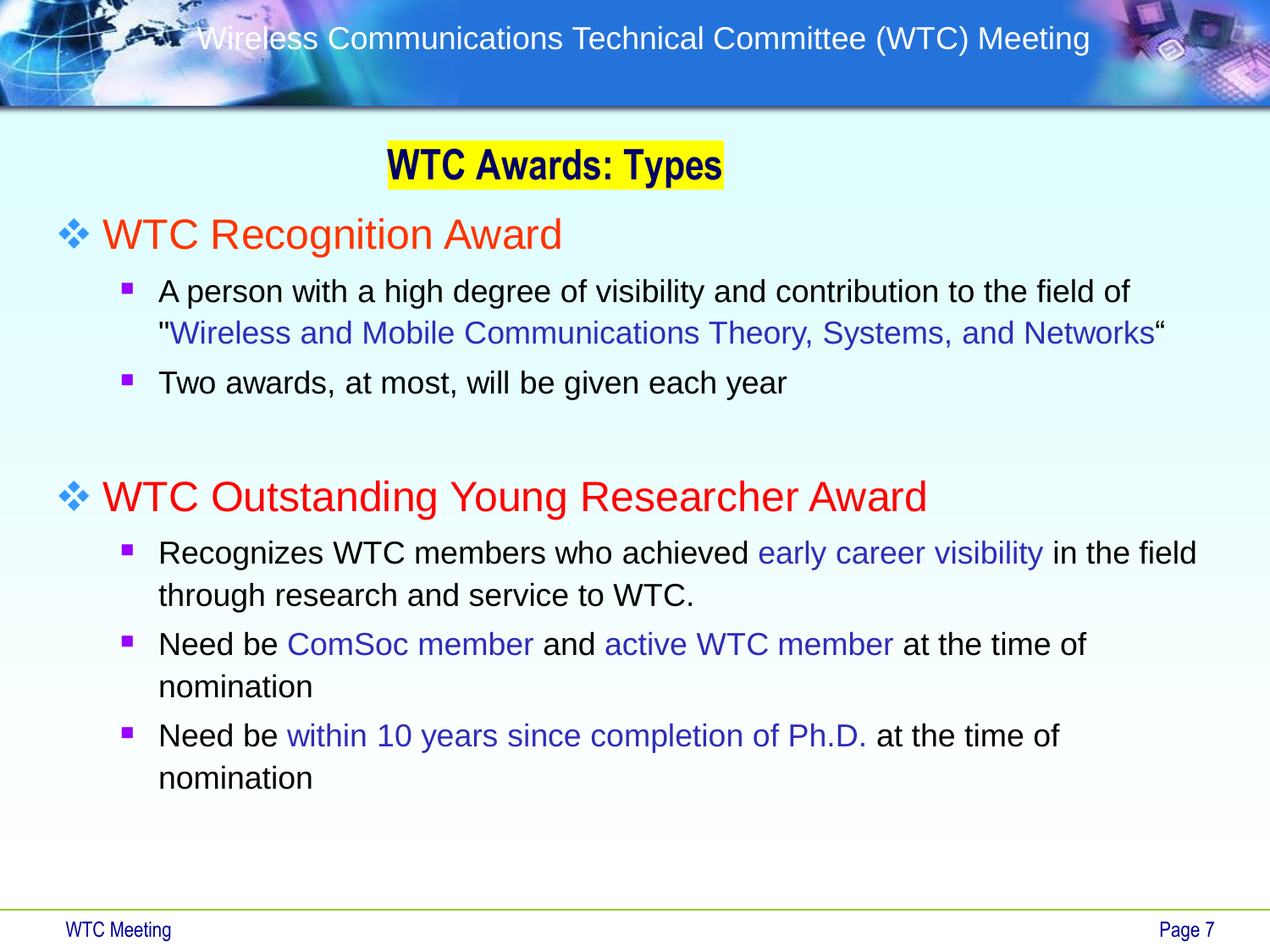

### **WTC Awards: Types**

- ❖ A new Service Award status update
	- **Proposed by a few TC members during last meeting in** September
	- A request for this new award is made to VP-TEA
	- Update from VP-TEA: new awards will require TC Board approval; will be discussed at TAB
	- Will keep you posted with the process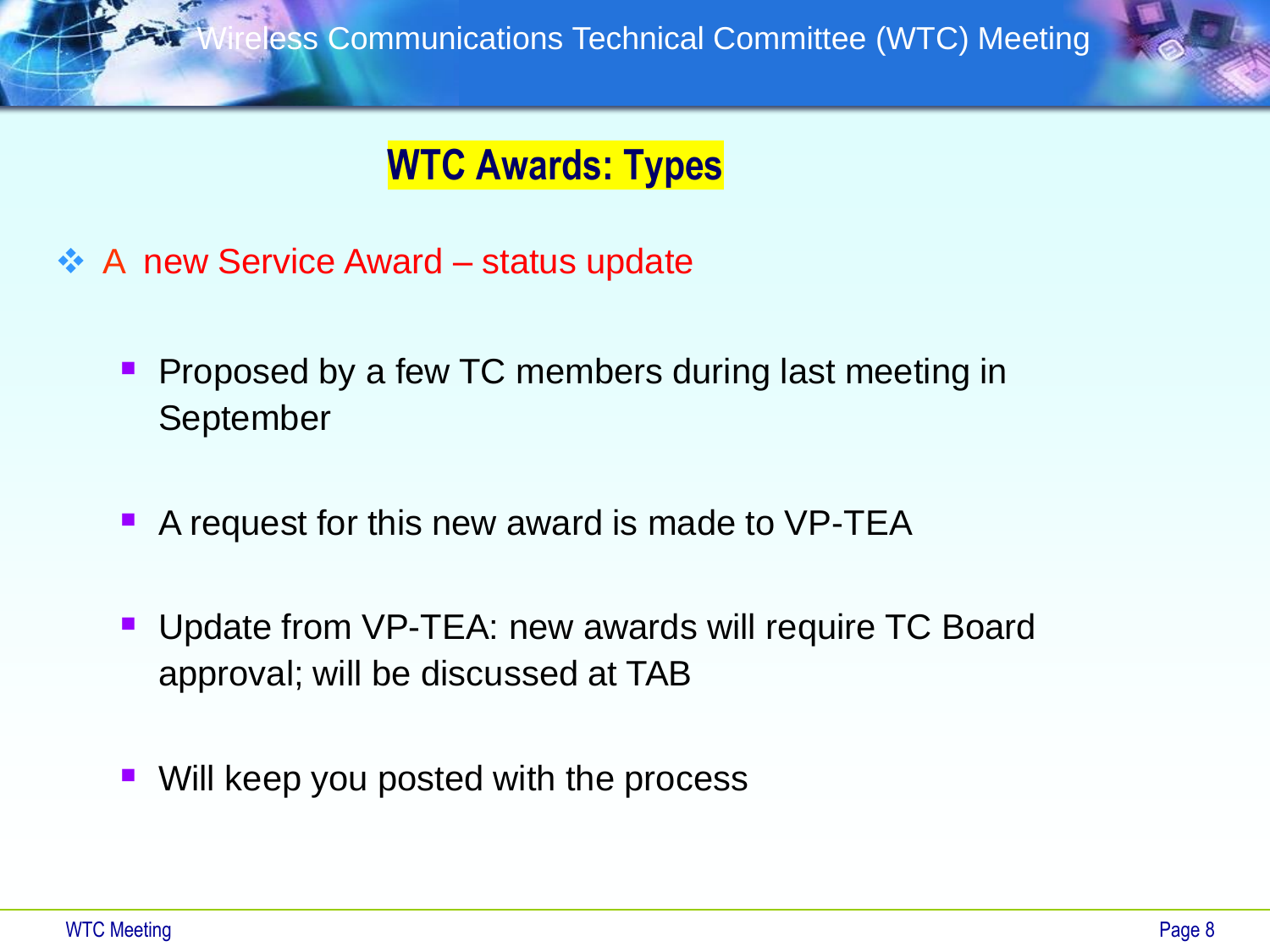### **WTC Awards: Subcommittee**

### 2021/22 WTC Award Committee

- Neeli Prasad; VehicleAvatar Inc, USA
- Nelson Fonseca; State University of Campinas, Brazil
- Lajos Hanzo; University of Southampton, UK
- Pooi-Yuen Kam; The Chinese University of Hong Kong, Shenzhen, China
- Hussein Mouftah; University of Ottawa, Canada (chair)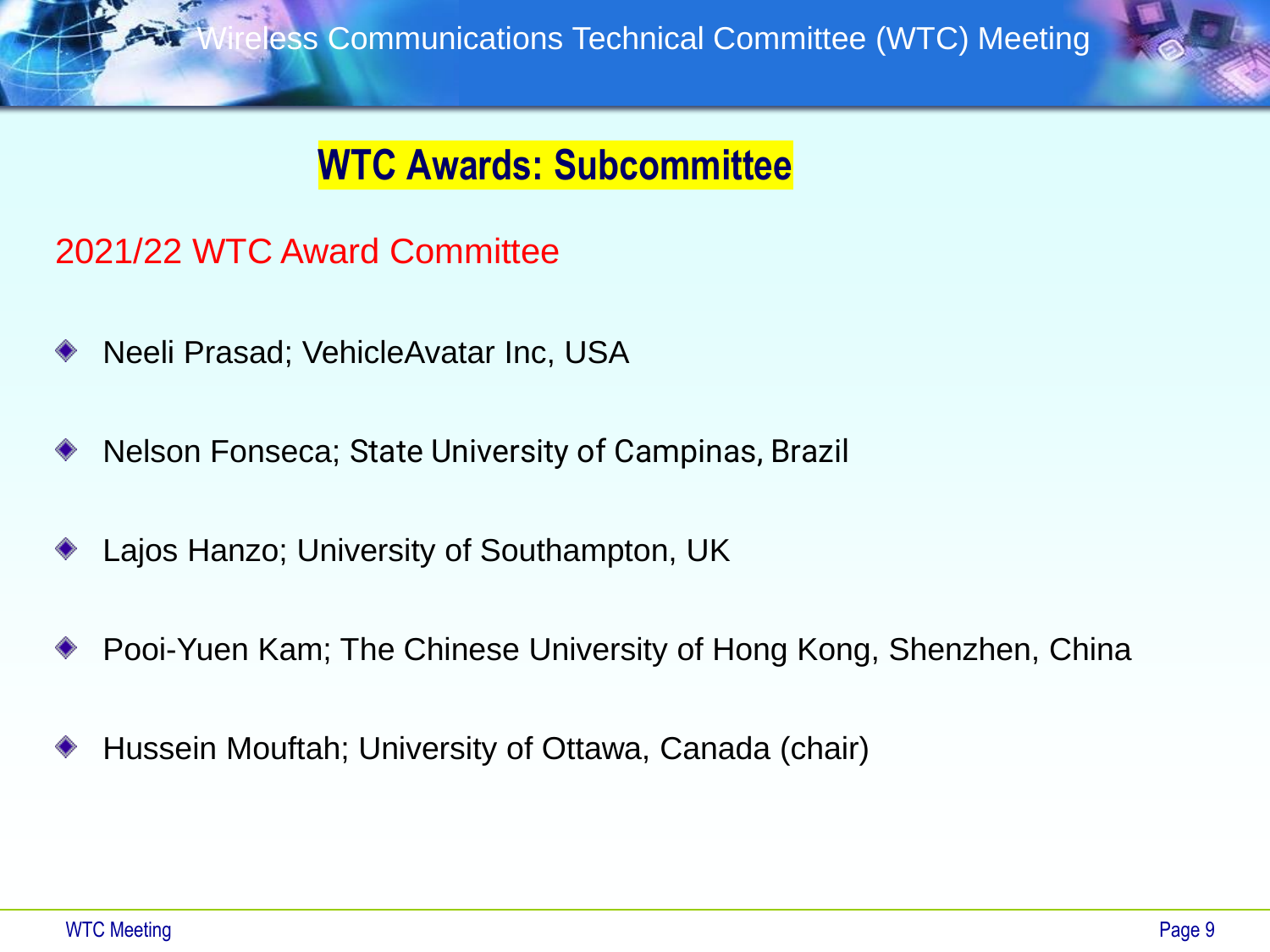

### **WTC Awards: Timeline**

#### Nomination and Selection Timeline

- Call for nominations sent out to all WTC members: Sept 13, 2021
- Deadline for receiving nominations: Oct 15, 2021
- Received list of Award Winners from Award Subcommittee: Oct. 28, 2021
- Received Award Selection Report from Award Subcommittee Chair: Nov. 2, 2021
- WTC chair sent the report to VP-TEA for approval: Nov 3, 2021
- Award winners approved by VP-TEA: Nov 21, 2021
- A word from the committee chair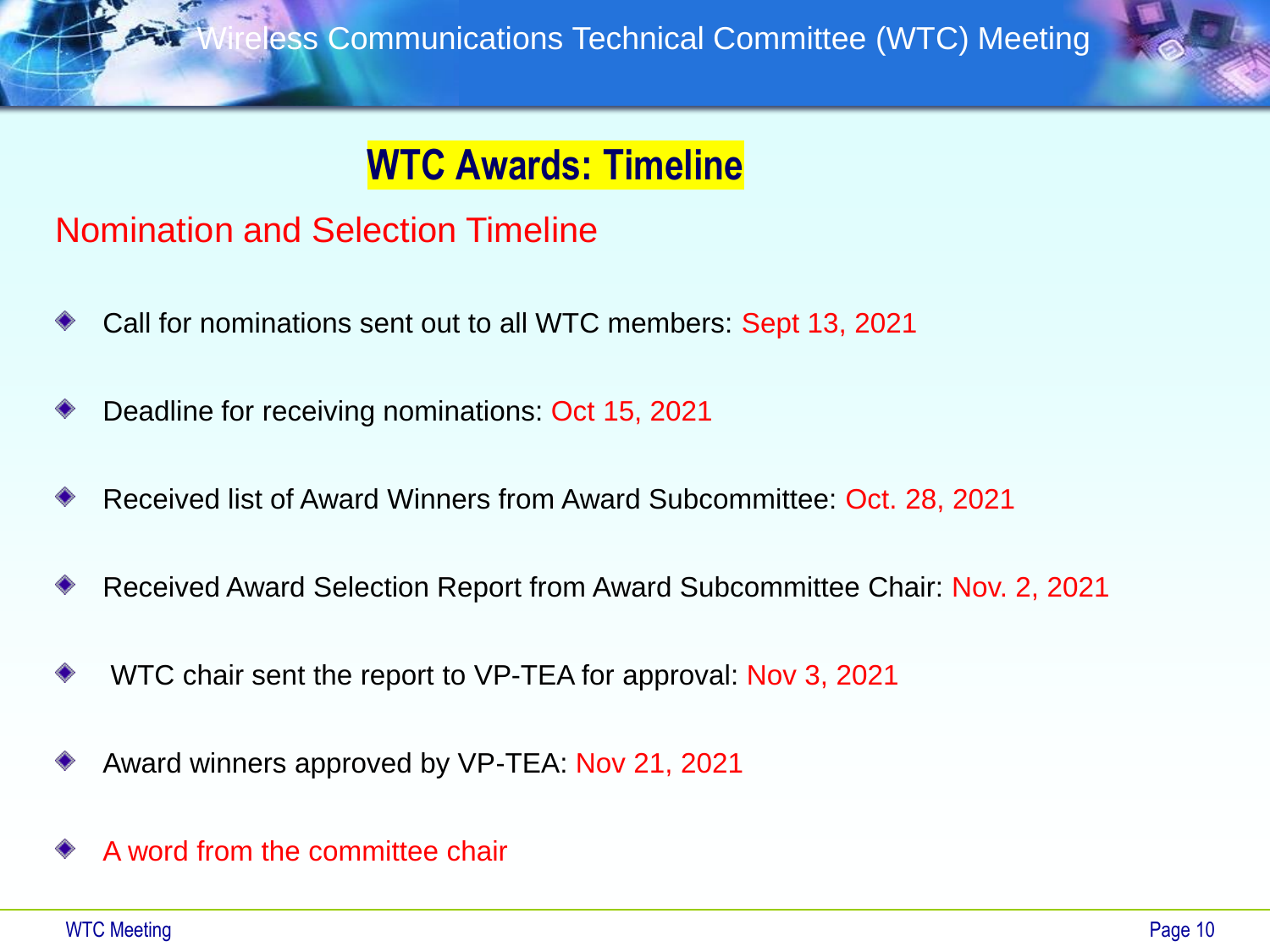# **WTC Recognition Awards**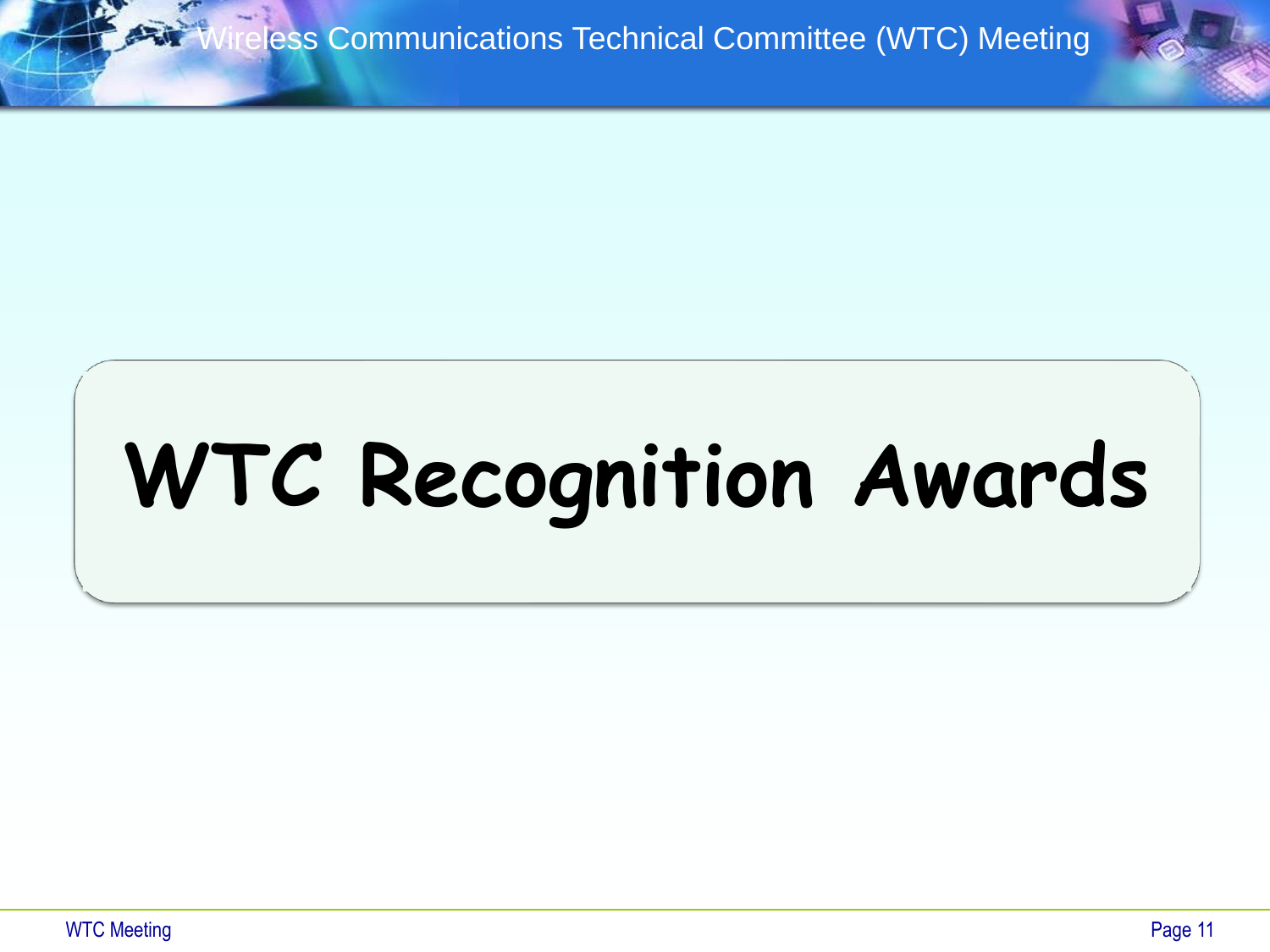



**The IEEE Wireless Communications Technical Committee (WTC) is proud to present the 2021 WTC Recognition Award to**

### **Professor Andreas F. Molisch**

**for his exceptional contributions to the field of "Wireless and Mobile Communications Theory, Systems, and Networks"**

**Bechir Hamdaoui Hussein Mouftah IEEE ComSoc WTC Chair Figure Award Subcommittee Chair December 2021 December 2021**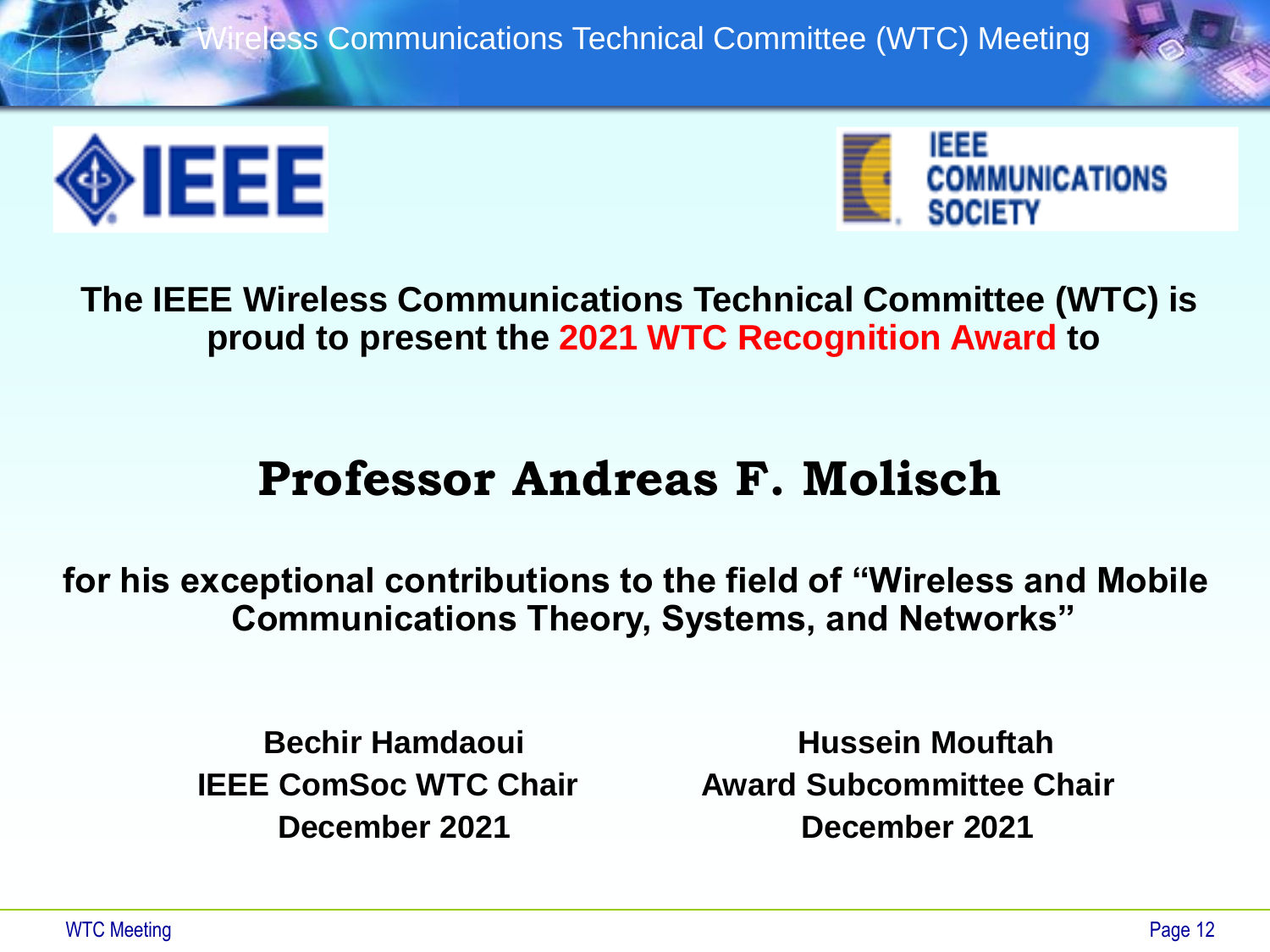#### **WTC Recognition Award Winner: Andreas F. Molisch**

Andreas F. Molisch received his PhD and habilitation from TU Vienna in 1994 and 1999, respectively. After 10 years in industry, he joined the University of Southern California, where he is now the *Solomon Golomb – Andrew and Erna Viterbi* Chair Professor. His research interest is wireless communications, with emphasis on wireless propagation channels, multiantenna systems, ultrawideband signaling and localization, novel modulation methods, caching for wireless content distribution, and edge computing. He is the author of four books, including the textbook "Wireless Communications", 21 book chapters, more than 270 journal papers, 370 conference papers, as well as 70 granted patents and many standards contributions; he is a Clarivate Highly Cited Researcher, his work has been cited more than 56,000 times, and his h-index is 100. He is a Fellow of the National Academy of Inventors, IEEE, AAAS, and IET, as well as Member of the Austrian Academy of Sciences and recipient of numerous awards, including the Eric Sumner Award of the IEEE and the Armstrong Award of ComSoc.

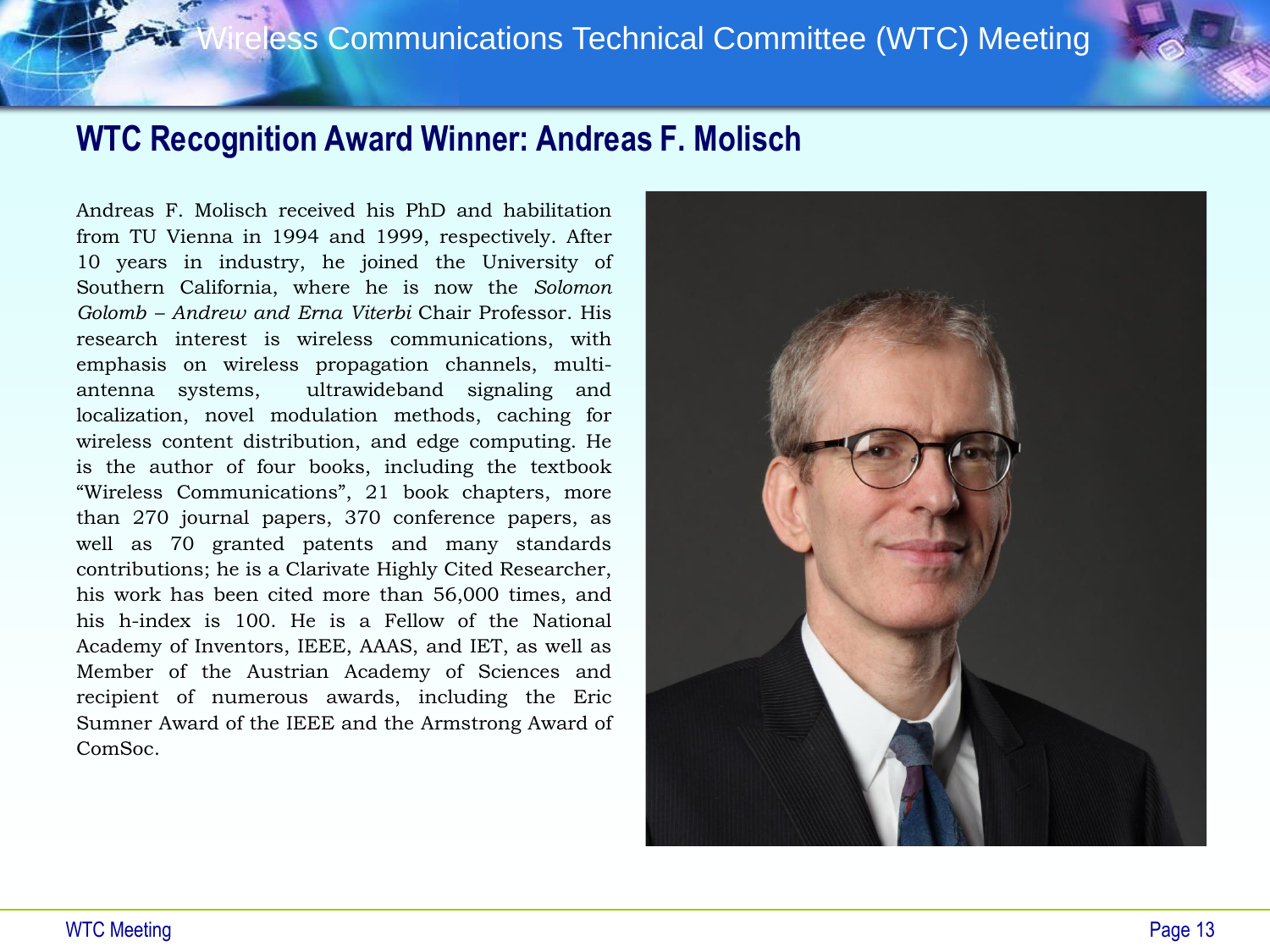



**The IEEE Wireless Communications Technical Committee (WTC) is proud to present the 2021 WTC Recognition Award to**

### **Professor Tarik Taleb**

**for his exceptional contributions to the field of "Wireless and Mobile Communications Theory, Systems, and Networks"**

**Bechir Hamdaoui Hussein Mouftah IEEE ComSoc WTC Chair Figure Award Subcommittee Chair December 2021 December 2021**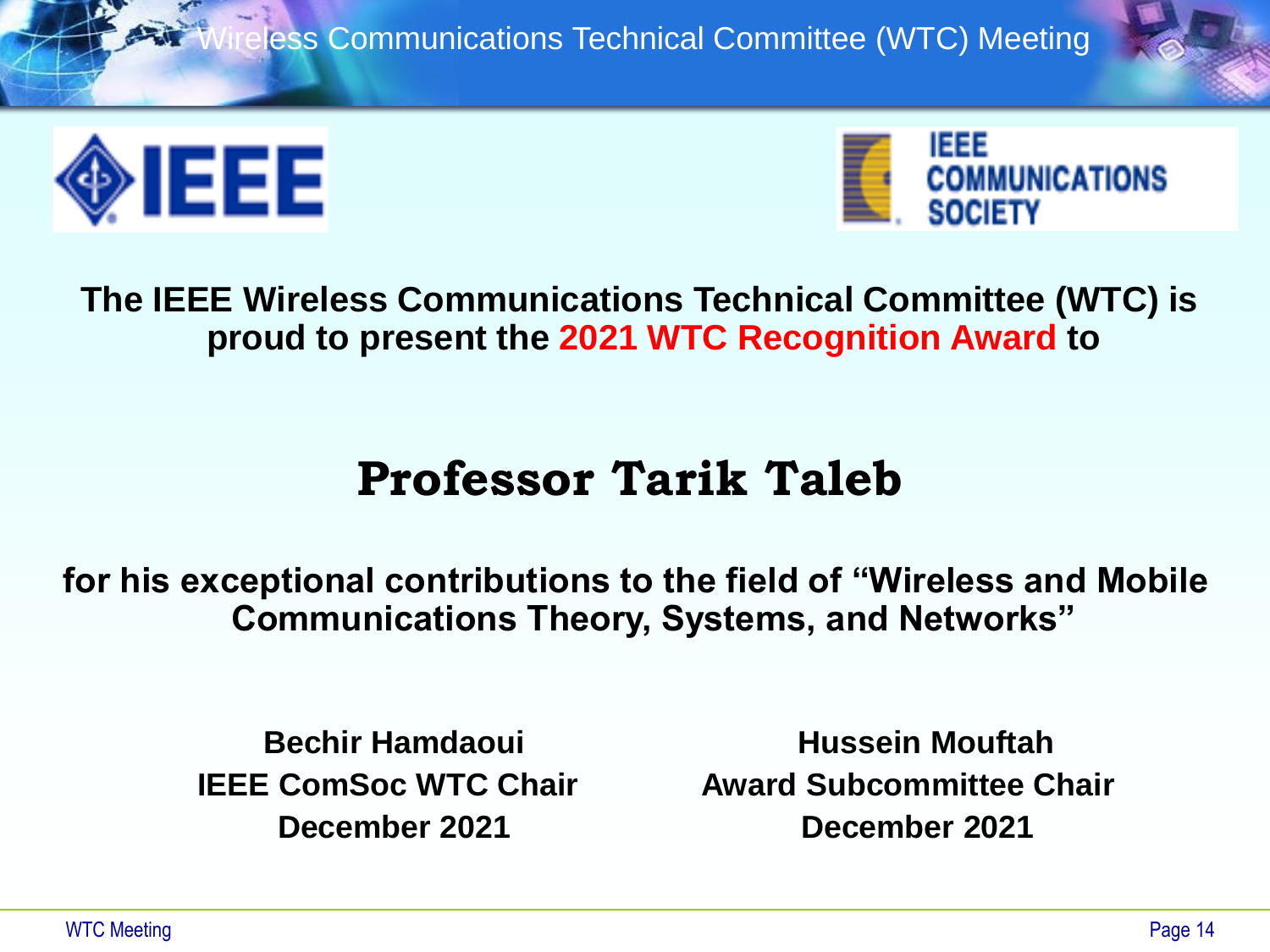#### **WTC Recognition Award Winner: Tarik Taleb**

Prof. Tarik Taleb is currently a Professor at the Center of Wireless Communications, The University of Oulu, Finland. He is the founder and director of the MOSA!C Lab [\(www.mosaic-lab.org\)](http://www.mosaic-lab.org/). He is the founder and board chair of ICTFicial Oy. Between Oct. 2014 and Dec. 2021, he was a Professor at the School of Electrical Engineering, Aalto University, Finland. Prior to that, he was working as Senior Researcher and 3GPP Standards Expert at NEC Europe Ltd, Heidelberg, Germany. He was then leading the NEC Europe Labs Team working on R&D projects on carrier cloud platforms. Before joining NEC and till Mar. 2009, he worked as assistant professor at the Graduate School of Information Sciences, Tohoku University, Japan, in a lab fully funded by KDDI, the second largest mobile operator in Japan. From Oct. 2005 till Mar. 2006, he worked as research fellow at the Intelligent Cosmos Research Institute, Sendai, Japan. He received his B. E degree in Information Engineering with distinction, M.Sc. and Ph.D. degrees in Information Sciences from Tohoku Univ., in 2001, 2003, and 2005, respectively.

Prof. Taleb's research interests lie in the field of telco cloud, network softwarization & network slicing, AI-based software defined security, immersive communications, mobile multimedia streaming, & next generation mobile networking. Prof. Taleb has been also directly engaged in the development and standardization of the Evolved Packet System as a member of 3GPP's System Architecture working group 2. Prof. Taleb served on the IEEE Communications Society Standardization Program Development Board. As an attempt to bridge the gap between academia and industry, Prof. Taleb founded the "IEEE Workshop on Telecommunications Standards: from Research to Standards", a successful event that got awarded "best workshop award" by IEEE Communication Society (ComSoC). Based on the success of this workshop, Prof. Taleb has also founded and has been the steering committee chair of the IEEE Conf. on Standards for Communications and Networking.

Prof. Taleb served as the general chair of the 2019 edition of the IEEE Wireless Communications and Networking Conference (WCNC'19) held in Marrakech, Morocco. He was the guest editor in chief of the IEEE JSAC Series on Network Softwarization & Enablers. He is/was on the editorial board of the IEEE Transactions on Wireless Communications, IEEE Wireless Communications Magazine, IEEE Journal on Internet of Things, IEEE Transactions on Vehicular Technology, IEEE Communications Surveys & Tutorials, and a number of Wiley journals. Till Dec. 2016, he served as chair of the Wireless Communications Technical Committee, the largest in IEEE ComSoC. He also served as Vice Chair of the Satellite and Space Communications Technical Committee of IEEE ComSoc (2006 - 2010).

Prof. Taleb is the recipient of the 2017 IEEE ComSoc Communications Software Technical Achievement Award (Dec. 2017) for his outstanding contributions to network softwarization. He is also the (co-) recipient of the 2017 IEEE Communications Society Fred W. Ellersick Prize (May 2017), the 2009 IEEE ComSoc Asia-Pacific Best Young Researcher award (Jun. 2009), the 2008 TELECOM System Technology Award from the Telecommunications Advancement Foundation (Mar. 2008), the 2007 Funai Foundation Science Promotion Award (Apr. 2007), the 2006 IEEE Computer Society Japan Chapter Young Author Award (Dec. 2006), the Niwa Yasujirou Memorial Award (Feb. 2005), and the Young Researcher's Encouragement Award from the Japan chapter of the IEEE Vehicular Technology Society (VTS) (Oct. 2003). Some of Prof. Taleb's research work have been also awarded best paper awards at prestigious IEEE-flagged conferences.

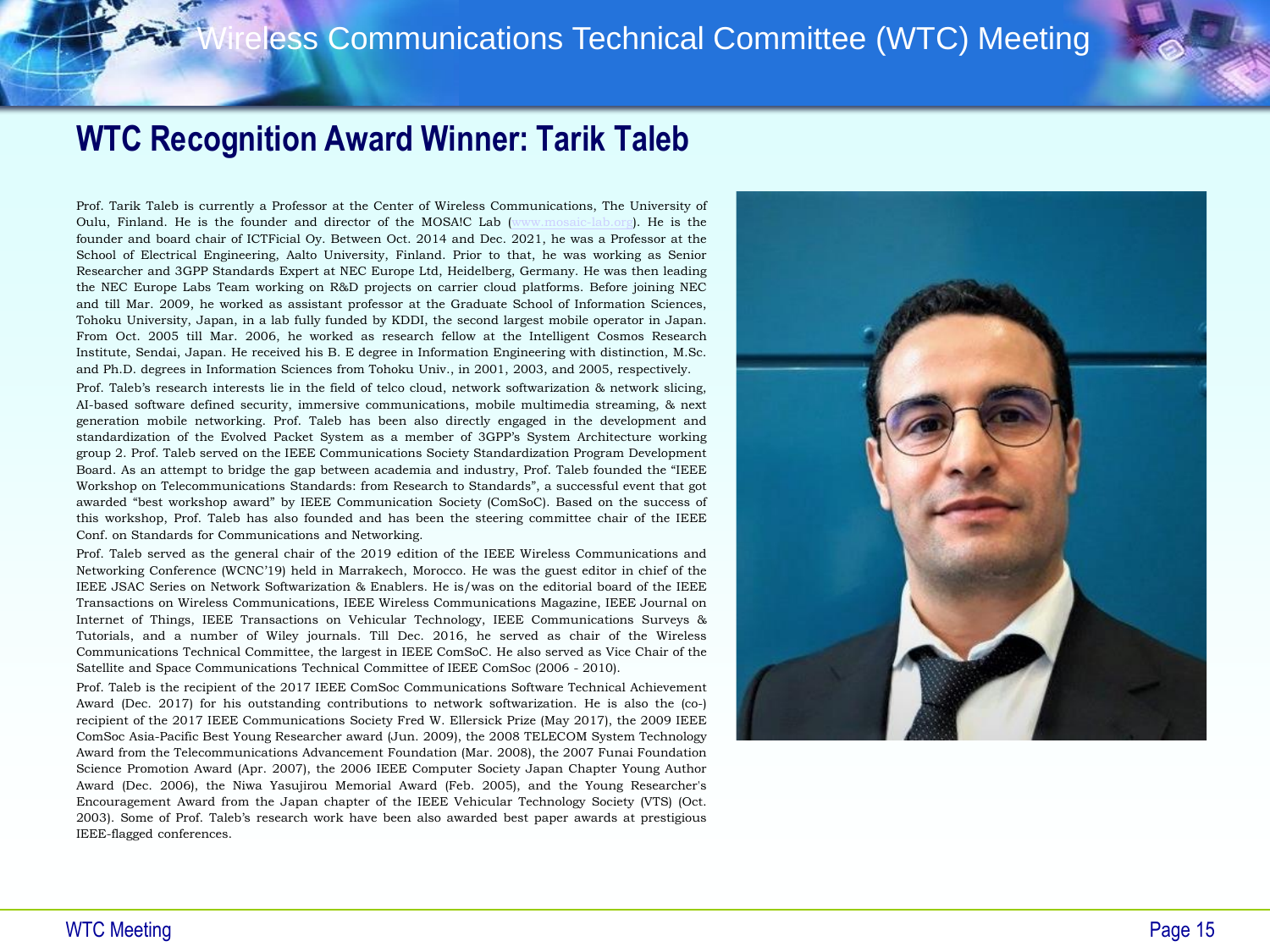## **WTC Outstanding Young Researcher Award**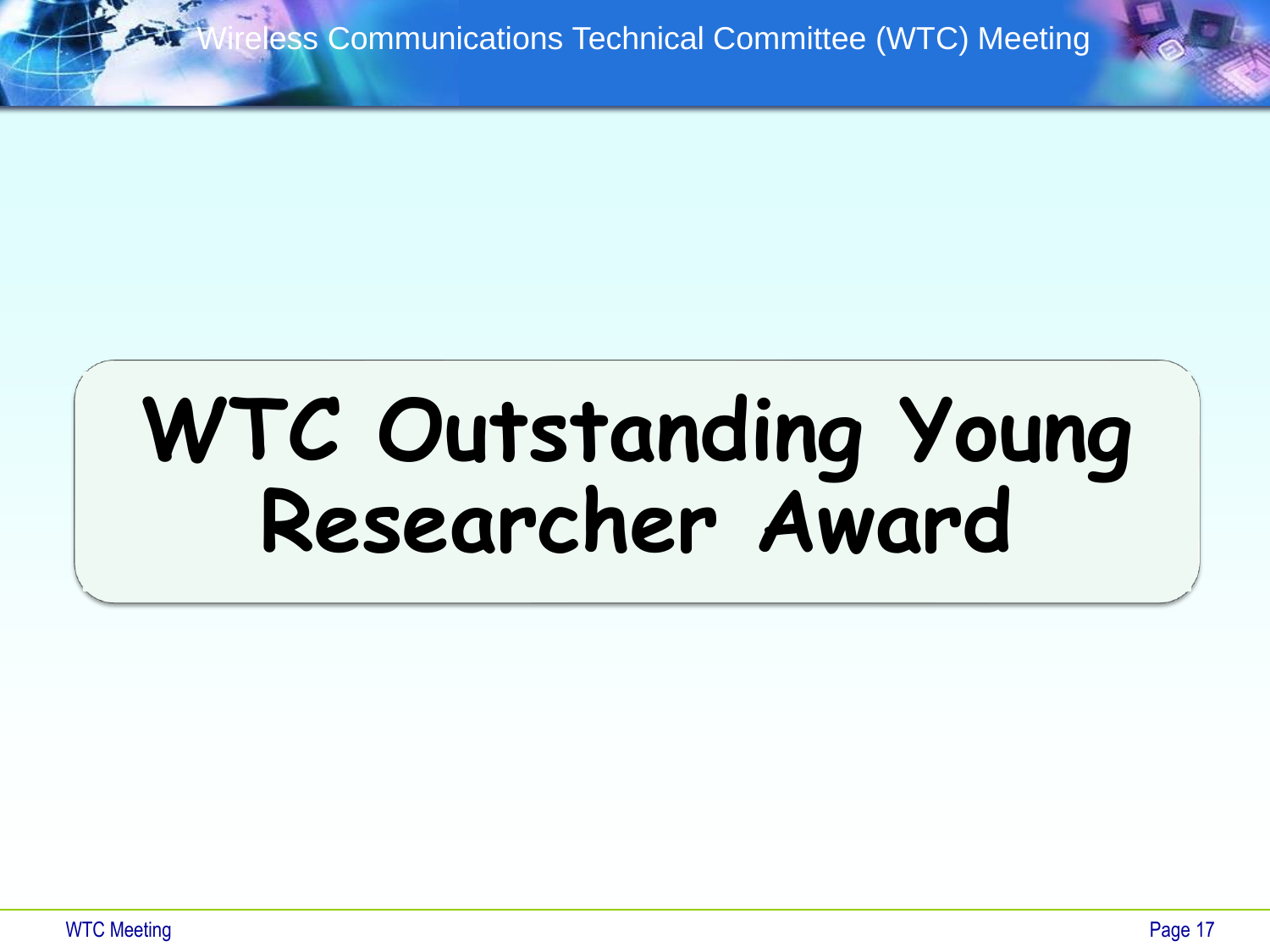



**The IEEE Wireless Communications Technical Committee (WTC) is proud to present the Outstanding Young Researcher Award to**

### **Professor Harpreet S. Dhillon**

**for his research contributions to the field of wireless communications and for his service to WTC"**

**Bechir Hamdaoui Hussein Mouftah IEEE ComSoc WTC Chair Figure Award Subcommittee Chair December 2021 December 2021**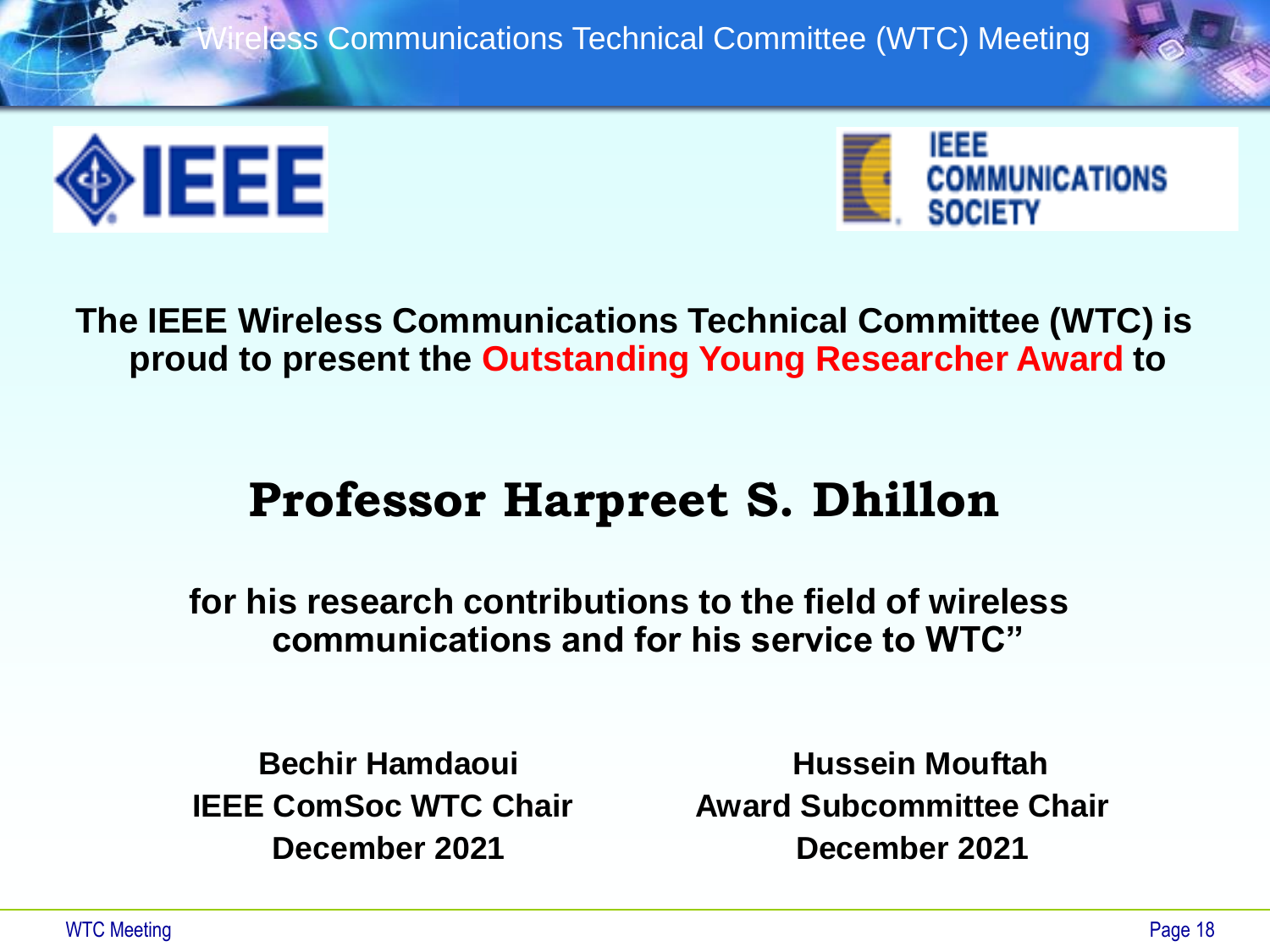#### **WTC Outstanding Young Researcher Award Winner: Harpreet S. Dhillon**

Harpreet S. Dhillon received the B.Tech. degree in electronics and communication engineering from IIT Guwahati in 2008, the M.S. degree in electrical engineering from Virginia Tech in 2010, and the Ph.D. degree in electrical engineering from the University of Texas at Austin in 2013. After serving as a Viterbi Postdoctoral Fellow at the University of Southern California for a year, he joined Virginia Tech in 2014, where he is currently an Associate Professor of electrical and computer engineering and the Elizabeth and James E. Turner Jr. '56 Faculty Fellow. His research interests include communication theory, wireless networks, stochastic geometry, geolocation, and machine learning.

He is a Clarivate Analytics Highly Cited Researcher and has received six best paper awards including the 2014 IEEE Leonard G. Abraham Prize, the 2015 IEEE ComSoc Young Author Best Paper Award, and the 2016 IEEE Heinrich Hertz Award. In 2020, he received Early Achievement Awards from the IEEE ComSoc Communication Theory Technical Committee (CTTC) and the IEEE ComSoc Radio Communications Committee (RCC). He was named the 2017 Outstanding New Assistant Professor, the 2018 Steven O. Lane Junior Faculty Fellow, the 2018 College of Engineering Faculty Fellow, and the recipient of the 2020 Dean's Award for Excellence in Research by Virginia Tech. His other academic honors include the 2008 Agilent Engineering and Technology Award, the UT Austin MCD Fellowship, the 2013 UT Austin WNCG leadership award, and the inaugural IIT Guwahati Young Alumni Achiever Award 2020. He is currently serving as a Senior Editor for the IEEE Wireless Communications Letters and an Editor for the IEEE Transactions on Wireless Communications and the IEEE Transactions on Green Communications and Networking. He is also serving as the TPC Co-chair for IEEE WCNC 2022 and has served as the symposium or track TPC Co-chair for IEEE ICC 2020, IEEE ICC 2019, IEEE/CIC ICCC 2019, IEEE VTC 2018, and IEEE PIMRC 2017.

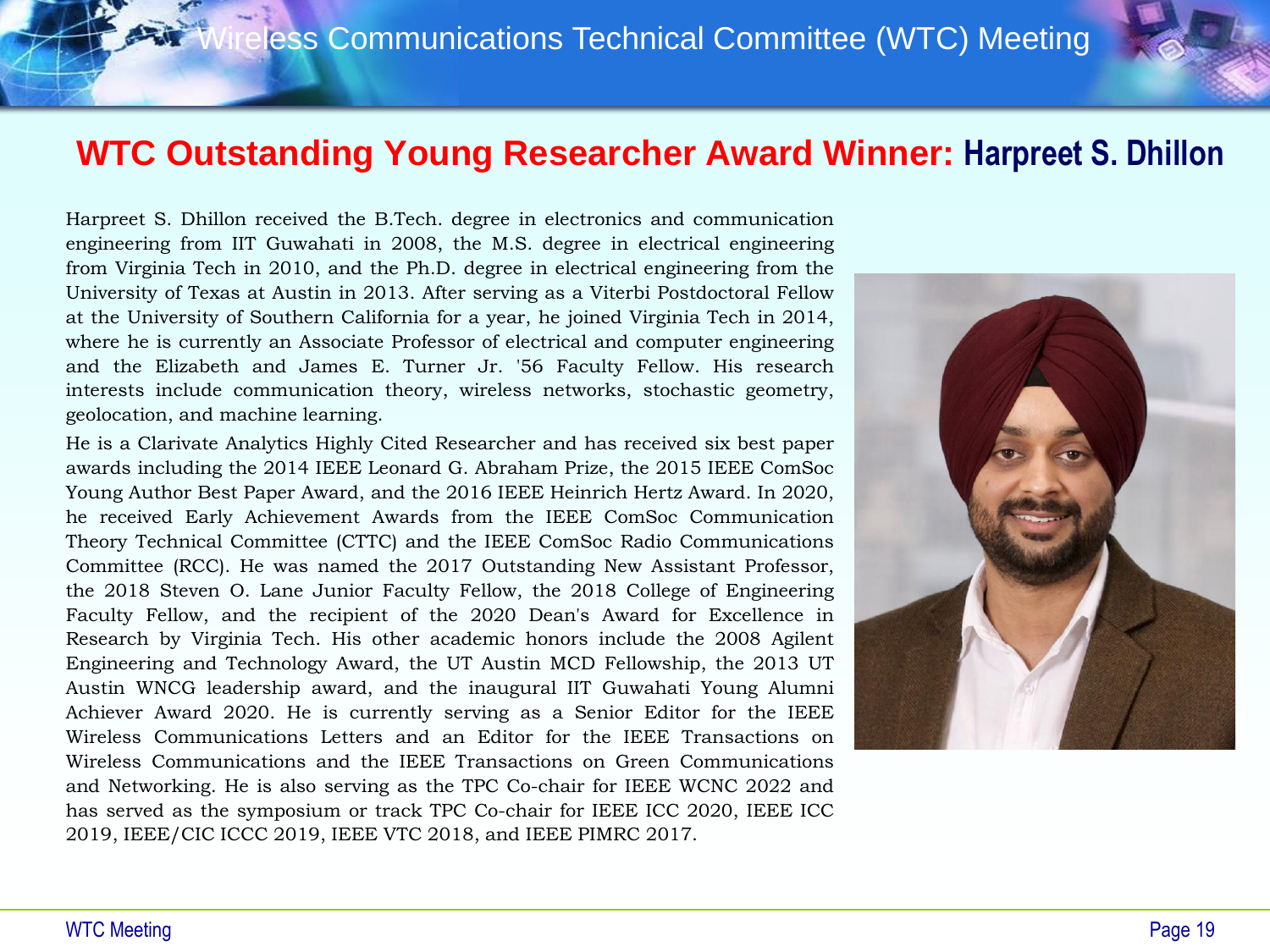### **WTC Activities**

- ◆ WTC Online Seminar Series
- ◆ GC/ICC Symposia Chair Nomination
- Distinguished Lecturer Nomination ◈
- ◆ Conference Co-Sponsorship Endorsement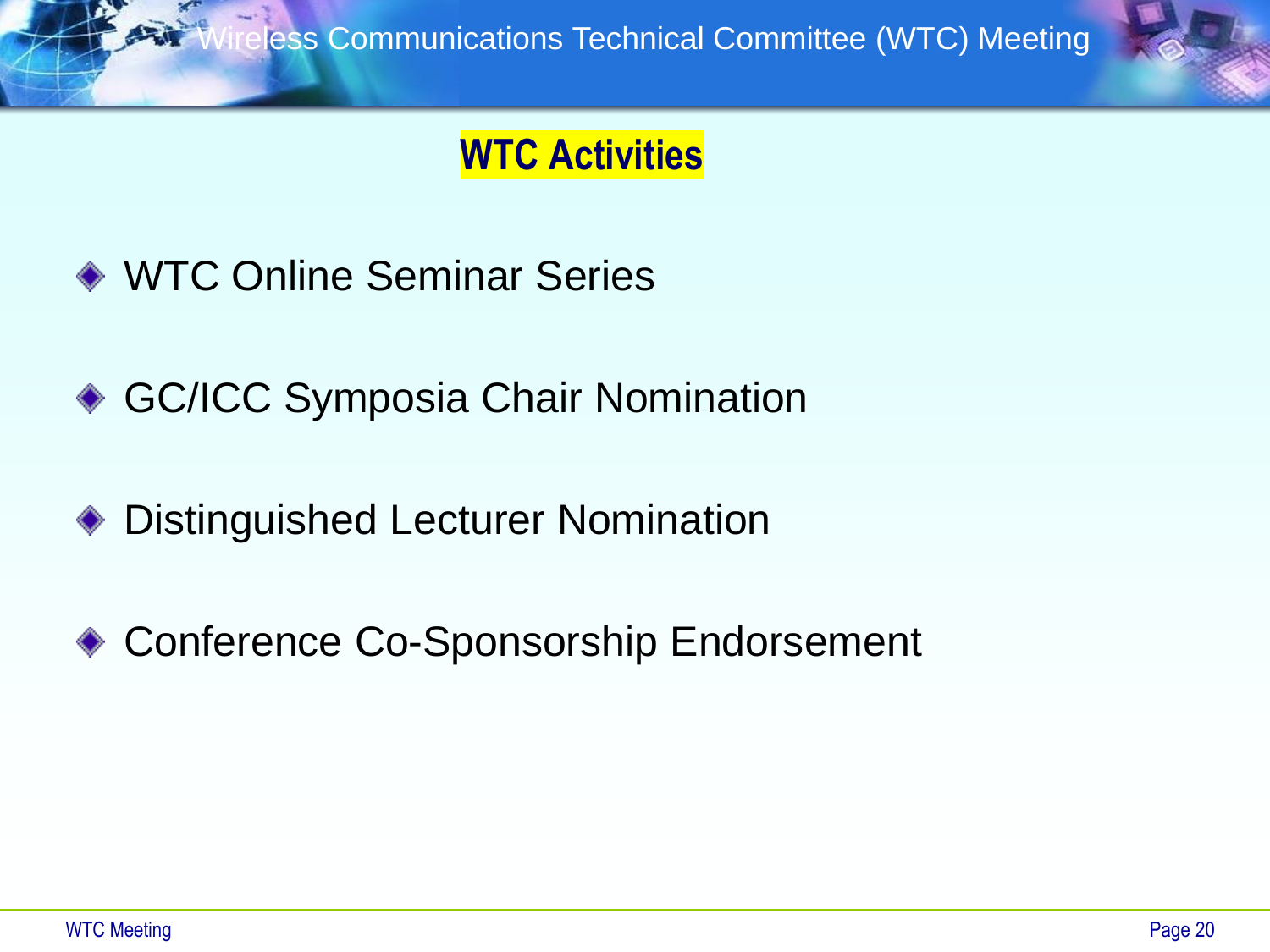

### **WTC Activities: WTC Online Seminar Series**

### **2021 WTC Online Seminars**

- *1. Coming soon! Dec 13 @ 8a PST Prof. Jeffery Andrews, Univ. of Texas at Austin Title:* High Dimensional 6G Networks via Site-Specific Deep Learning
- *2. Prof. Hamid Jafarkhani, Univ. of California, Irvine* Title: Optimal Deployment in Heterogeneous Wireless Networks including UAVs: A Quantization Theory Perspective
- *3. Prof. Lajos Hanzo, Univ. of Southampton, UK* Title: On the Road From Classical to Quantum Communications
- *4. Prof. Josep M. Jornet, Northeastern University, USA* Title: Conquering the Terahertz Band for 6G Systems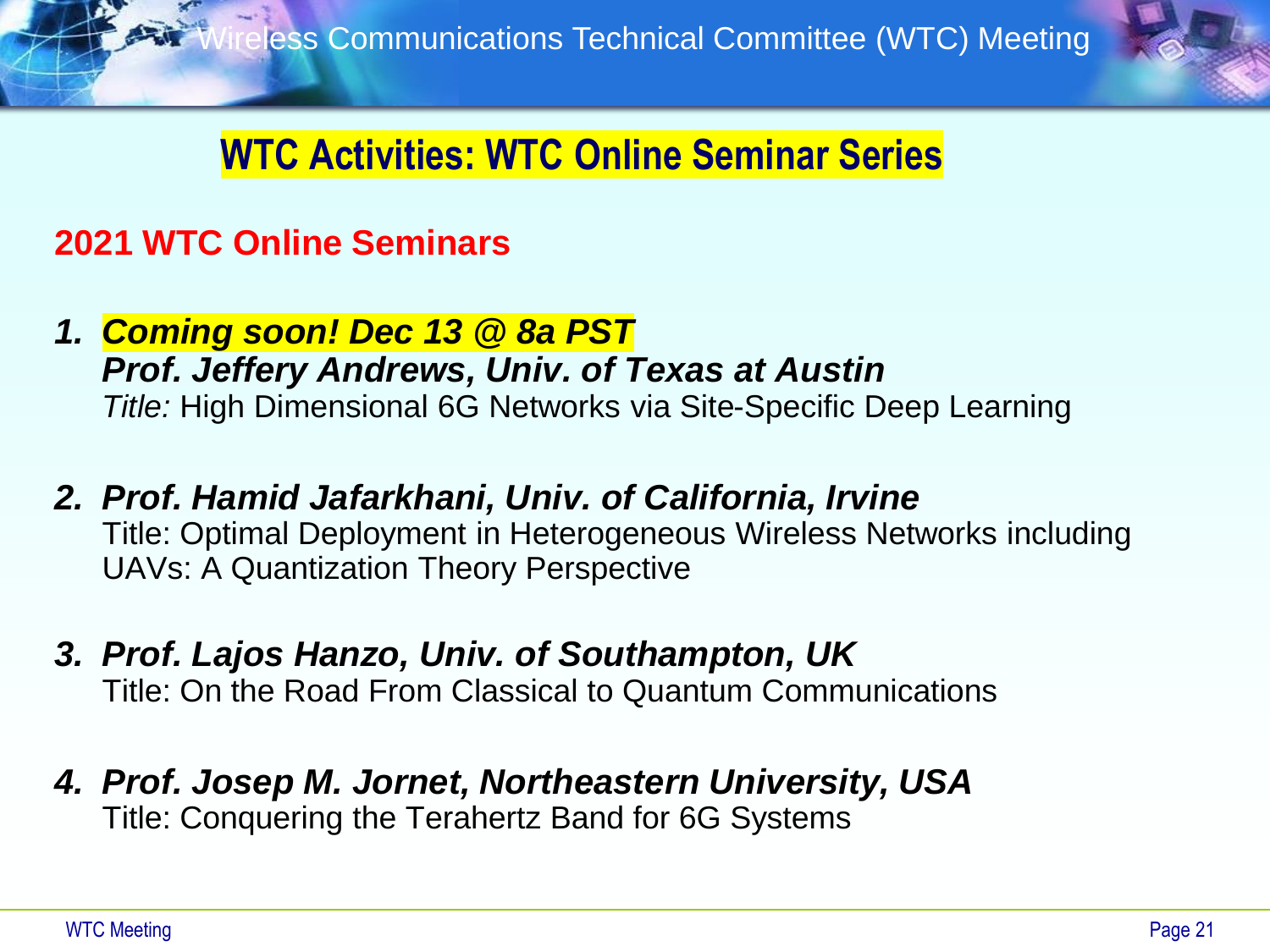

**WTC Activities: GC/ICC Symposia Chair Nomination**

### **WTC's Sponsored GC/ICC Symposia:**

- ❖Wireless Communication Symp
- **❖ Mobile and Wireless Networks Symp**
- **<sup>◆</sup>Ad Hoc & Sensor Networks Symp**
- ❖Cognitive Radio & AI-enabled Networks Symp
- **<sup>❖</sup>Signal Processing for Communications Symp**
- ❖Communication Theory Symp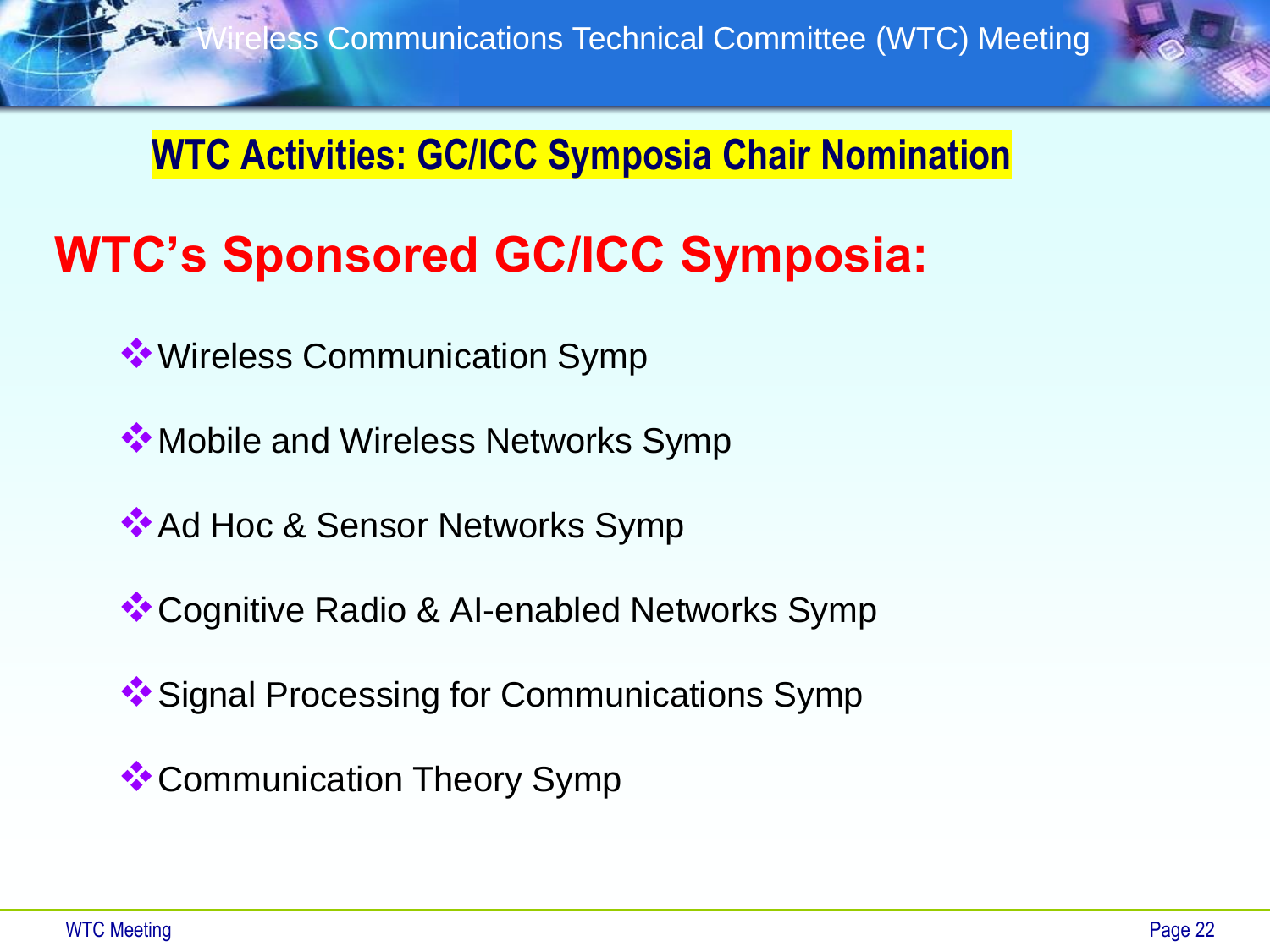

### **WTC Activities: GC/ICC Symposia Chair Nomination**

### ❖ **WTC made 9 nominations for ICC 2023:**

- ❖ Chin-Tser Huang, Univ. of South Carolina, USA
- ❖ Marwa Chafii, CY Paris University, ENSEA, France
- ❖ Shuai Huan, Harbin Institute of Technology, China
- ❖ Ismaeel Al Ridhawi, Kuwait College of Sci and Tech, Kuwait
- ❖ Rui Dinis, Noa University of Lisbon, Portugal
- ❖ Sharief Oteafy, DePaul University, USA
- ❖ Jie Xu, The Chinese Univ of Hong Kong, Shenzhen
- ❖ Arsenia Chorti, Ecole Nationale Sup. De l'Electronique et ses apps, France
- ❖ Qihui Wu, Nanjing Univ of Aeronaustics and Astronautics, China

### ❖ **Nominations for GC 2023 are open:**

- **❖** Let us know if you are interested by Nov 25
- ❖ Eligibility:
	- (1) not chairing 3 or more in 10 most recent ICC/GC confs. (GC 18 to ICC 23)
	- (2) not selected to chair in ICC 2023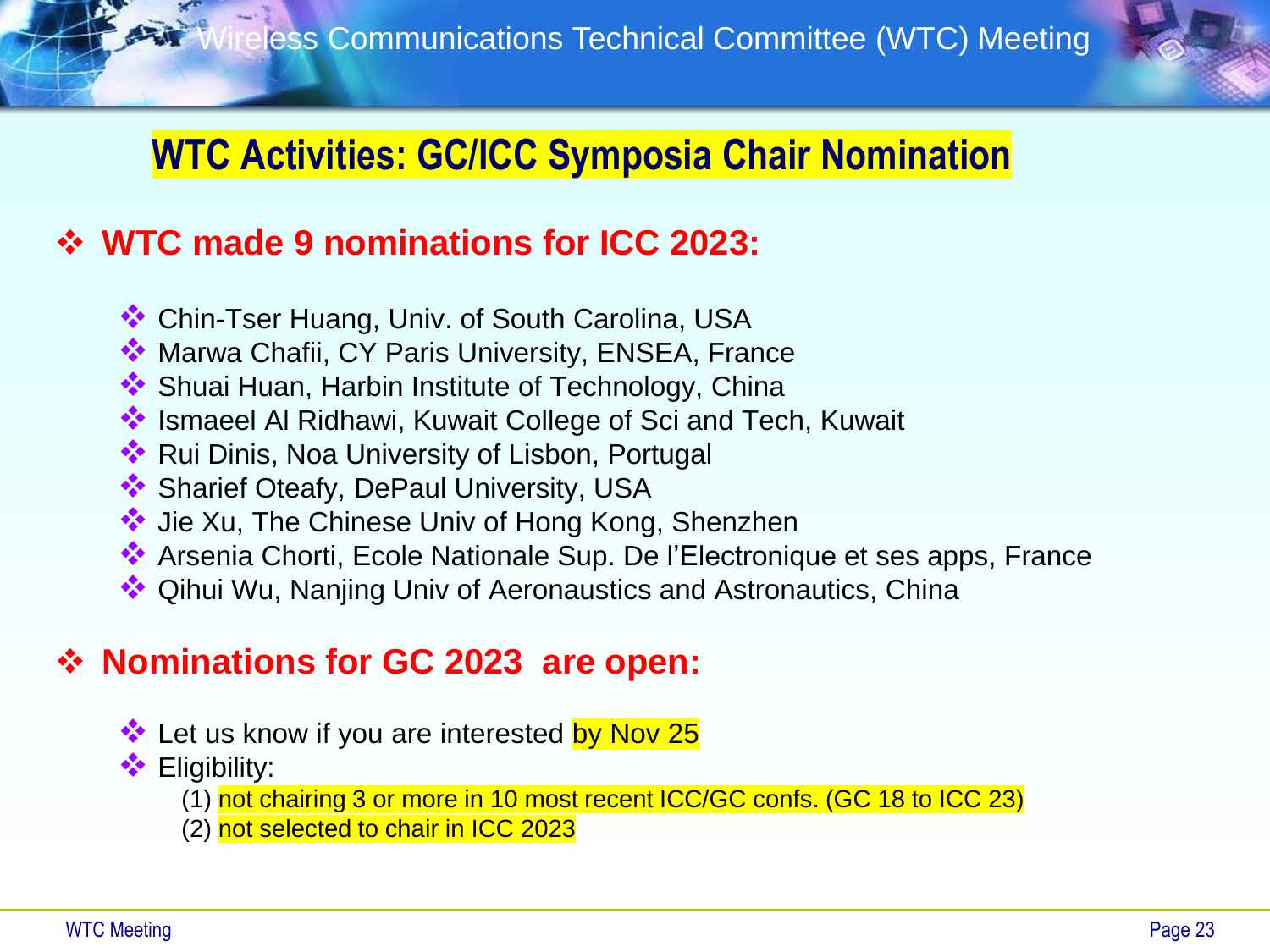

### **WTC Activities: Distinguished Lecturer Nomination**

### ❖ Requirements to be a nominee

- Be an IEEE Senior member and a ComSoc member
- Agree to prepare a conference tutorial if and when asked

### ❖ Nominators of a DL:

- Should be an IEEE Senior Member who is a ComSoc member
- Could be WTC (or any other TC)

### ❖ Selection process timeline

- Call for nominations are sent as soon as received from DL committee chair
- Selection of DL candidates and TC nominations are made by WTC officers
- WTC (and any other TC) can nominate up to 4 candidates
- Two-year terms, with possibly one more time.

### ❖ 2021 DL nominations:

**E** 4 WTC members were nominations this year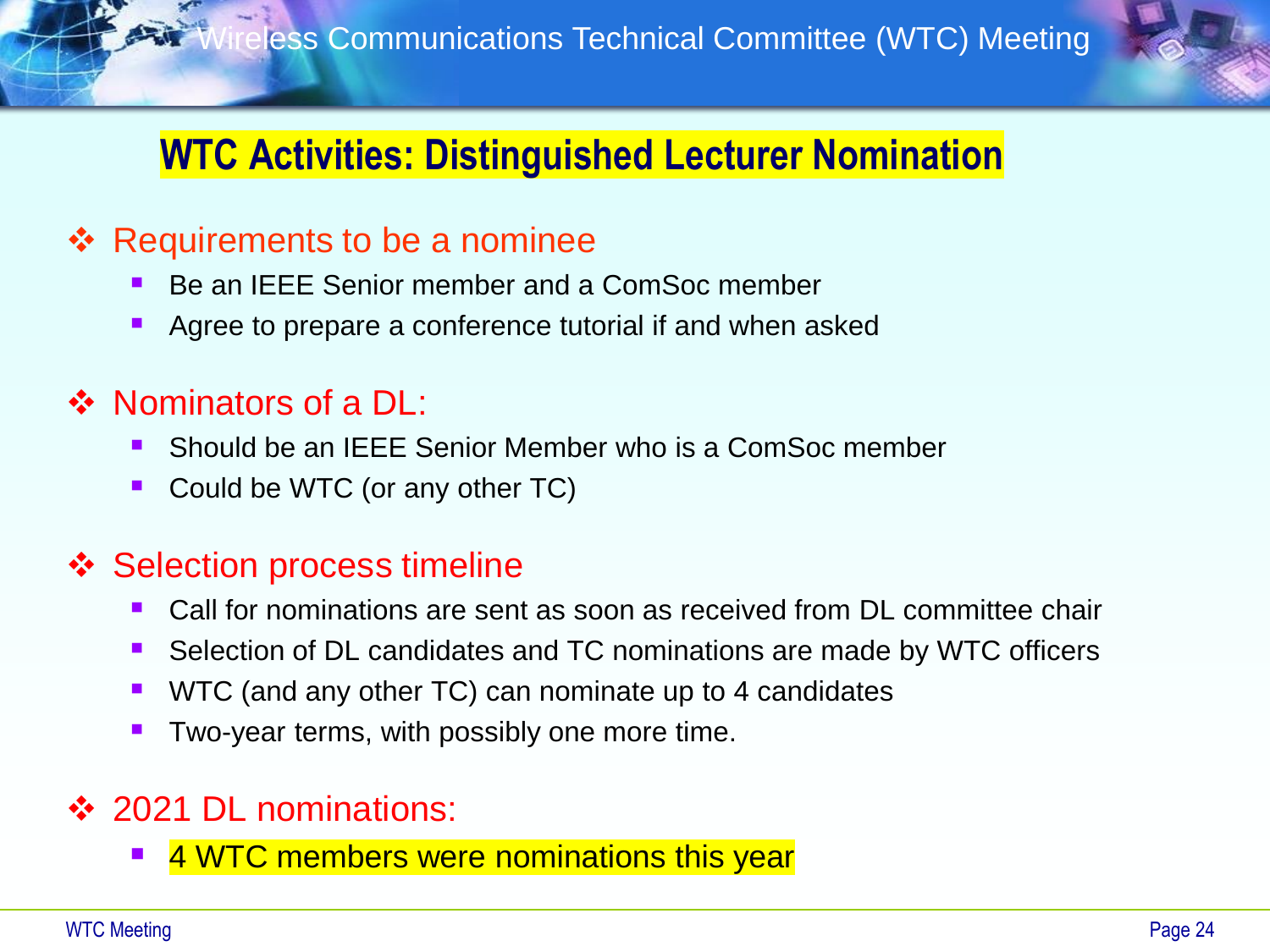

### **WTC Activities: Conference Technical Co-Sponsorship**

### ❖ **WTC endorsement of conferences: requirements**

- ❖ Technical scope of conference should be relevant to WTC
- ❖ At least 3 WTC members should be involved in the conference TPC
- ❖ The conference should enjoy good reputation among the community

### ❖ **A number of conferences have been endorsed by WTC this year**

❖ We endorsed 3 conferences so far this year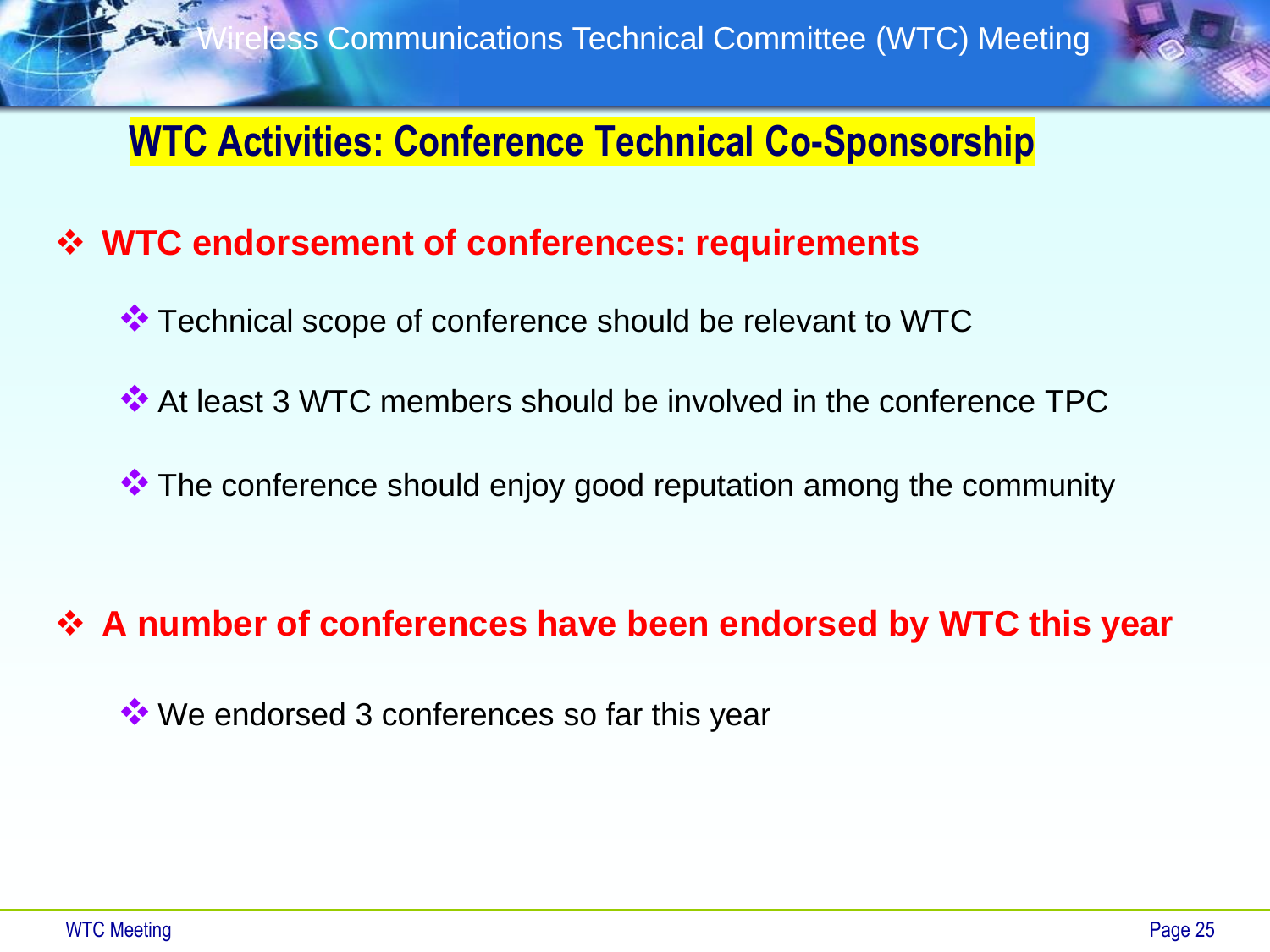

### **WTC P&Ps Updates**

### **◆ P&Ps Updates**

- Last TC P&Ps updates were made on Dec 2019
- Oct 2020 General P&P policies made some significant changes, which need to be incorporated into our TC P&Ps
- Important to Note
	- No new policies are to be approved by the TC
	- TC must simply adhere to General P&Ps
	- Need to update/align our TC P&Ps with general comsoc P&Ps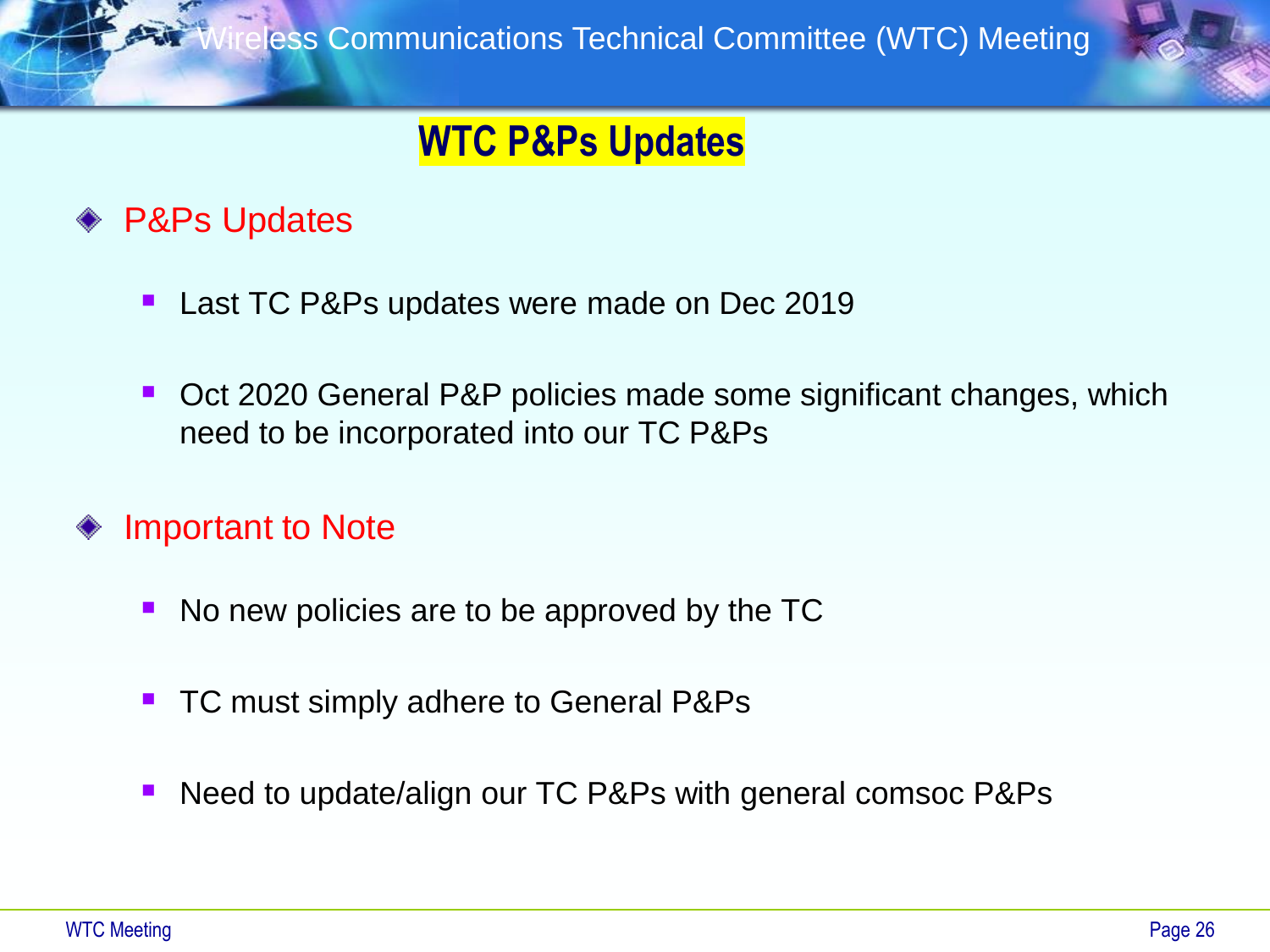

### **WTC P&Ps Updates**

- Mainly, two P&P sections need be updated
	- Section 4 (Nomination and Election Procedures)
	- Section 7 (WTC Awards)
- Major Section 4 updates
	- There must be at least 2 candidates on the ballot for each officer
	- Only TC voting members are eligible to run as elected officer
	- Elected Officers shall not serve for more than six consecutive years in any position within the same TC. A TC Chair is ineligible to serve concurrently as Chair for more than one TC.
	- Voting could be held electronically when virtual or hybrid attendance model is allowed by Globecom policies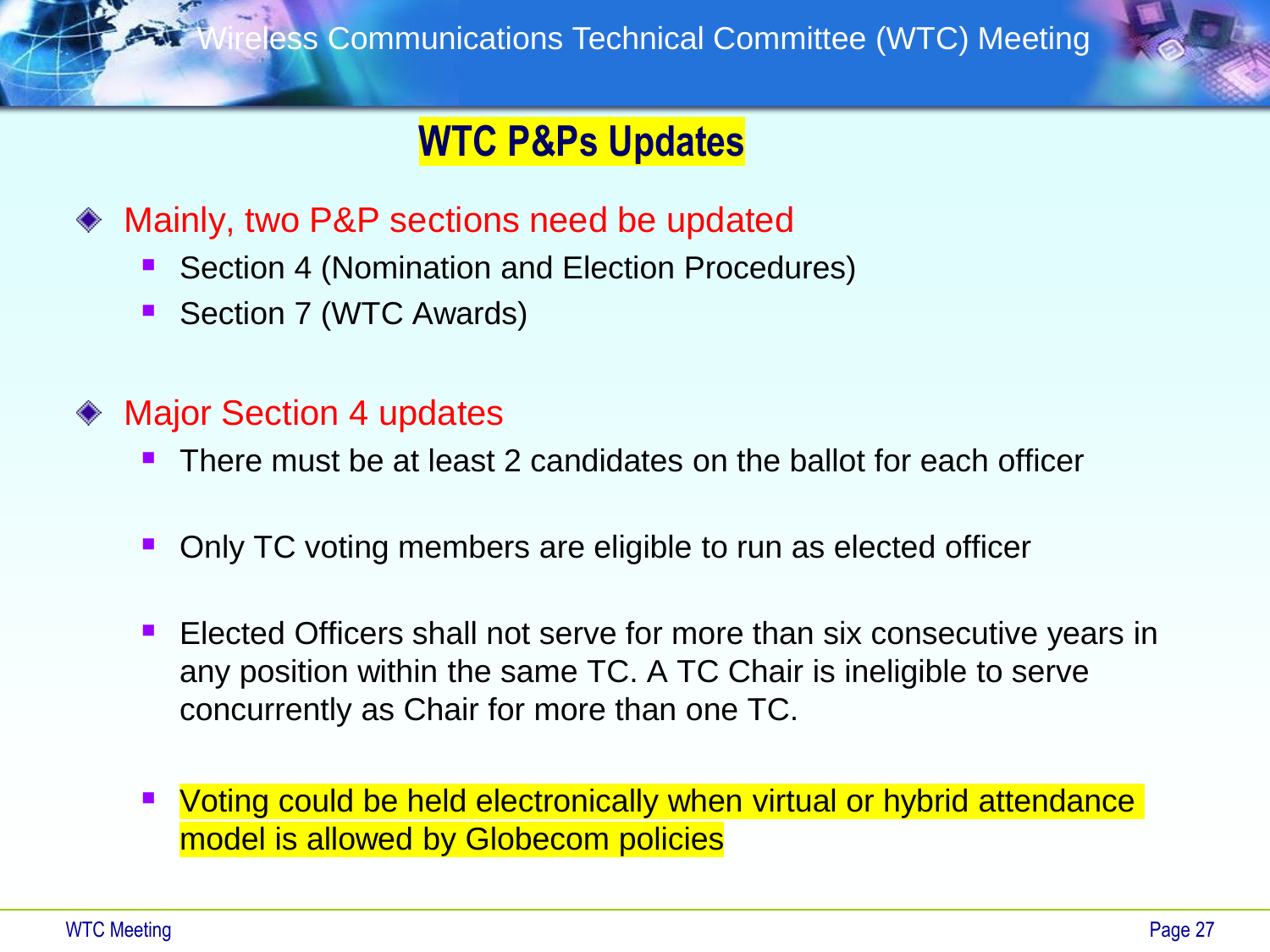

### **WTC P&Ps Updates**

- Mainly, two P&P sections need be updated
	- Section 4 (Nomination and Election Procedures)
	- Section 7 (WTC Awards)

### Major Section 7 updates

- Section 7 was written with only one award (Recognition Award) in mind
- Now we changed it to include the other award as well
- **Provided description of each of the two awards separately**
- Award committee selection process is aligned with general P&Ps.
- Updated P&P draft is posted on website
	- Take a look at TC P&Ps on the website
	- Email any suggestion/change you may have via email by Nov 30, 2021

<https://wtc.committees.comsoc.org/policies-and-procedures/>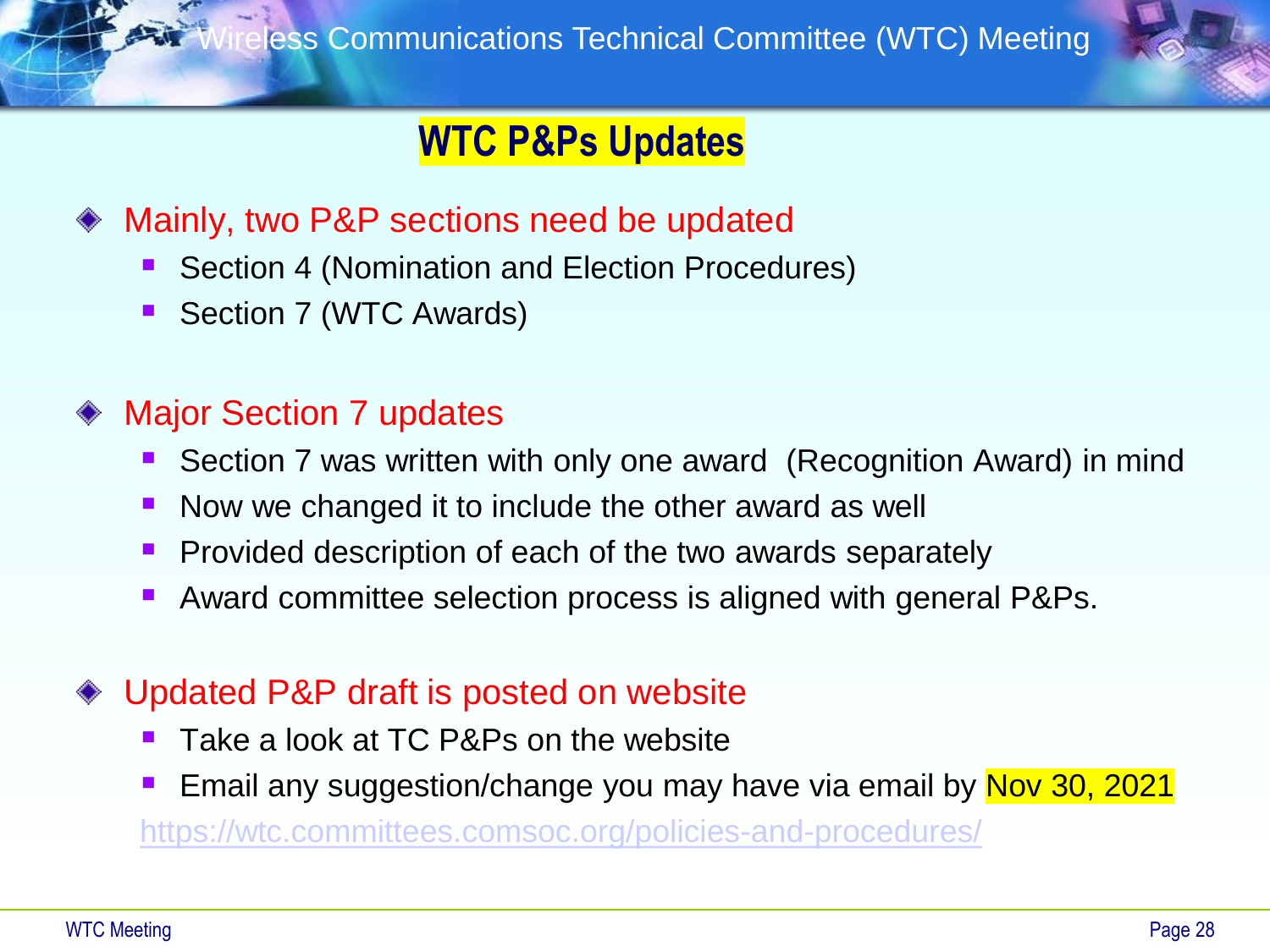

### **Discussion and any other businesses**

### Two more items to mention

- ❖ TC rectification
	- WTC is going through the review process for rectification this year

### ❖ WTC Online Seminar Series

- **Prof. Jeffrey Andrews is our next speaker**
- Date/time: Dec 13 @ 8am PST
- Keep an eye out for the ad with more details

### Any other item for discussion